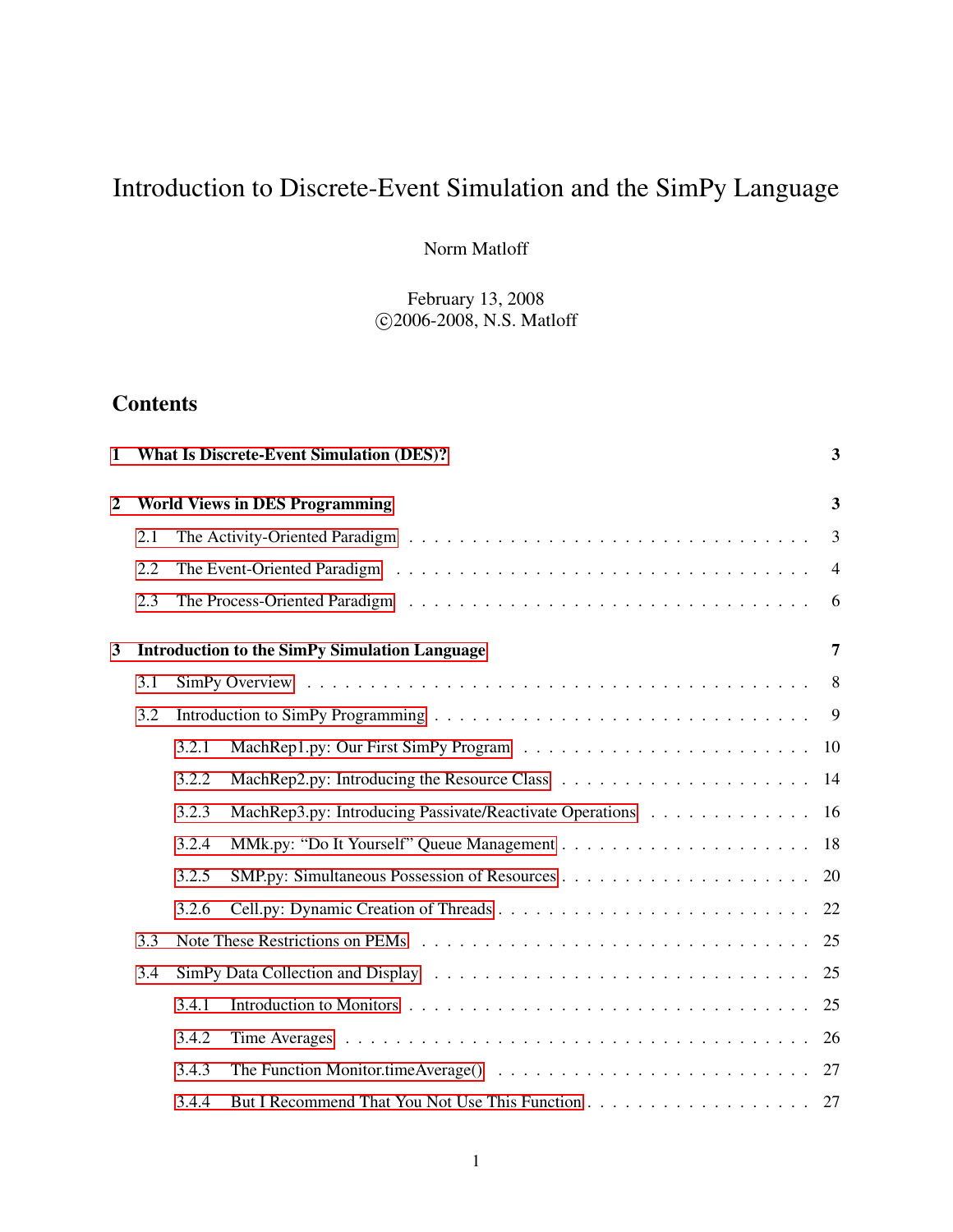|    | 3.5                                           |                                                                                                                                                                                                                               |    |  |
|----|-----------------------------------------------|-------------------------------------------------------------------------------------------------------------------------------------------------------------------------------------------------------------------------------|----|--|
|    |                                               | A How to Obtain and Install SimPy                                                                                                                                                                                             | 29 |  |
| B. | <b>Debugging and Verifying SimPy Programs</b> |                                                                                                                                                                                                                               |    |  |
|    |                                               |                                                                                                                                                                                                                               |    |  |
|    |                                               |                                                                                                                                                                                                                               |    |  |
|    | B.3                                           | Always Know What (Simulated) Time It Is enterpreteration of the US and Time It Is and the Lemma Lemma Lemma Lemma Lemma Lemma Lemma Lemma Lemma Lemma Lemma Lemma Lemma Lemma Lemma Lemma Lemma Lemma Lemma Lemma Lemma Lemma |    |  |
|    |                                               |                                                                                                                                                                                                                               |    |  |
|    | <b>B.5</b>                                    |                                                                                                                                                                                                                               |    |  |
|    |                                               |                                                                                                                                                                                                                               |    |  |
|    | <b>B.7</b>                                    |                                                                                                                                                                                                                               |    |  |
|    |                                               | <b>C</b> Online Documentation for SimPy                                                                                                                                                                                       | 33 |  |

2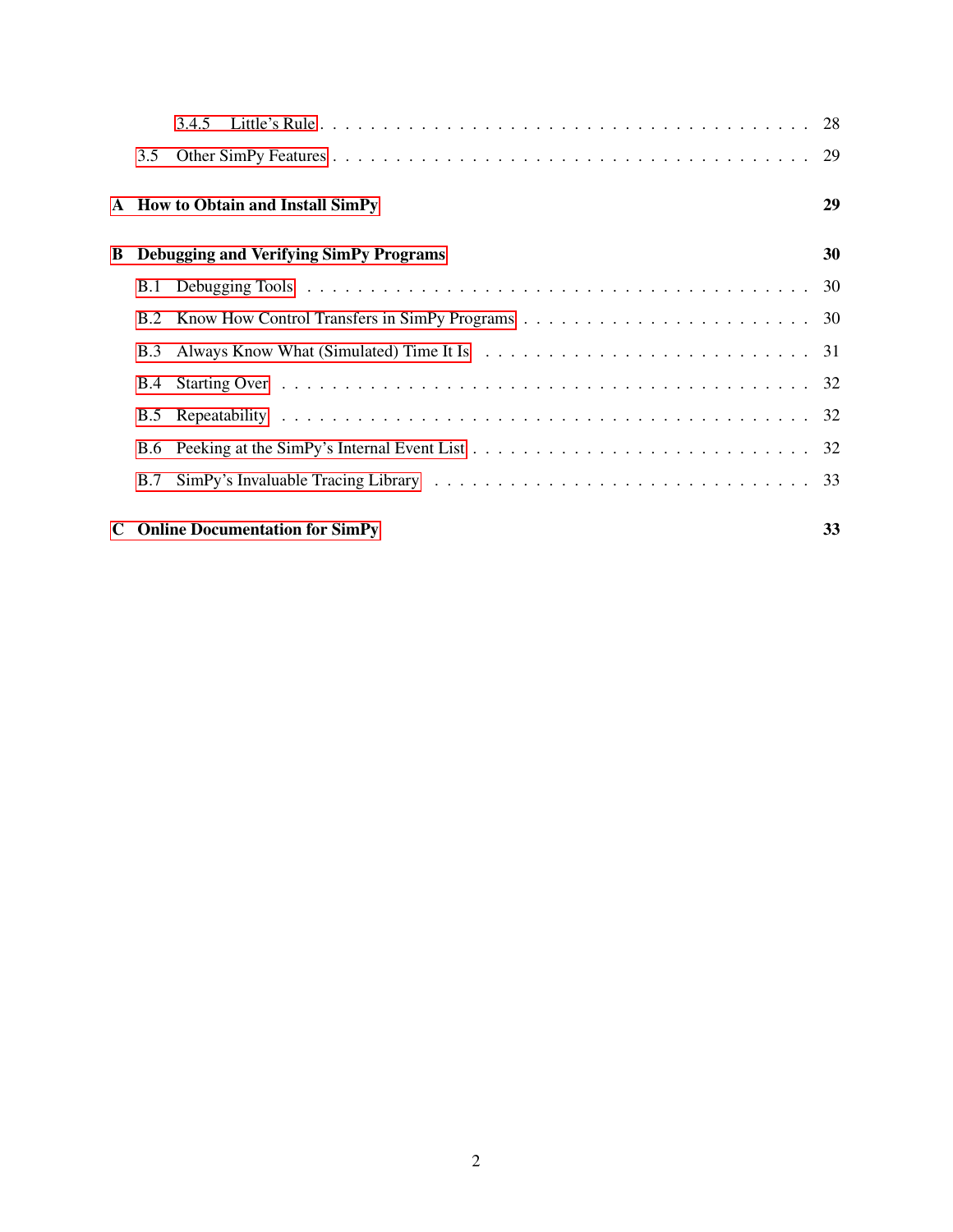## <span id="page-2-0"></span>1 What Is Discrete-Event Simulation (DES)?

Consider simulation of some system which evolves through time. There is a huge variety of such applications. One can simulate a weather system, for instance. A key point, though, is that in that setting, the events being simulated would be **continuous**, meaning for example that if we were to graph temperature against time, the curve would be continuous, no breaks.

By contrast, suppose we simulate the operation of a warehouse. Purchase orders come in and are filled, reducing inventory, but inventory is replenished from time to time. Here a typical variable would be the inventory itself, i.e. the number of items currently in stock for a given product. If we were to graph that number against time, we would get what mathematicians call a **step function**, i.e. a set of flat line segments with breaks between them. The events here—decreases and increases in the inventory—are discrete variables, not continuous ones.

DES involves simulating such systems.

## <span id="page-2-1"></span>2 World Views in DES Programming

Simulation programming can often be difficult—difficult to write the code, and difficult to debug. The reason for this is that it really is a form of parallel programming, with many different activities in progress simultaneously, and parallel programming can be challenging.

For this reason, many people have tried to develop separate simulation languages, or at least simulation paradigms (i.e. programming styles) which enable to programmer to achieve clarity in simulation code. Special simulation languages have been invented in the past, notably SIMULA, which was invented in the 1960s and has significance today in that it was the language which invented the concept of object-oriented programmg that is so popular today. However, the trend today is to simply develop simulation *libraries* which can be called from ordinary languages such as  $C_{++}$ , instead of inventing entire new languages.<sup>[1](#page-2-3)</sup> So, the central focus today is on the programming paradigms, not on language. In this section we will present an overview of the three major discrete-event simulation paradigms.

Several world views have been developed for DES programming, as seen in the next few sections.

## <span id="page-2-2"></span>2.1 The Activity-Oriented Paradigm

Let us think of simulating a queuing system. Jobs arrive at random times, and the job server takes a random time for each service. The time between arrivals of jobs, and the time needed to serve a job, will be continuous random variables, possibly having exponential or other continuous distributions.

For concreteness, think of an example in which the server is an ATM cash machine and the jobs are customers waiting in line.

Under the **activity-oriented paradigm**, we would break time into tiny increments. If for instance the mean interarrival time were, say 20 seconds, we might break time into increments of size 0.001. At each time point, our code would look around at all the activities, e.g. currently-active job servicing, and check for the possible occurrence of events, e.g. completion of service. Our goal is to find the long-run average job wait

<span id="page-2-3"></span><sup>&</sup>lt;sup>1</sup>These libraries are often called "languages" anyway, and I will do so too.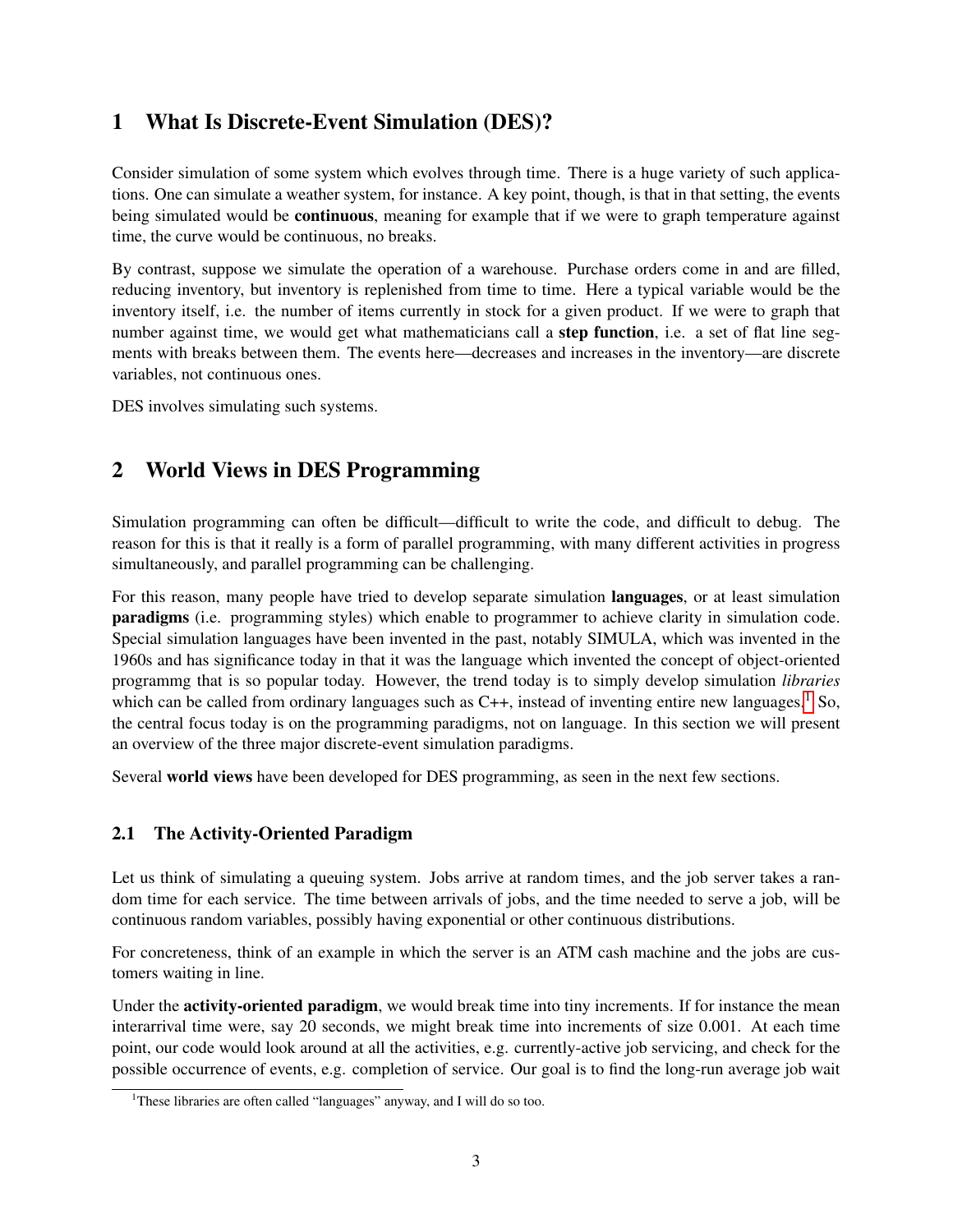time.

Let SimTime represent current simulated time. Our simulation code in the queue example above would look something like this:

```
1 QueueLength = 0
2 NJobsServed = 0
3 SumResidenceTimes = 0
4 ServerBusy = false
5 generate NextArrivalTime // random # generation
6 NIncrements = MaxSimTime / 0.001
7 for SimTime = 1*0.001 to NIncrements*0.001 do
8 if SimTime = NextArrivalTime then
9 add new jobobject to queue
10 QueueLength++
11 generate NextArrivalTime // random # generation
12 if not ServerBusy then
13 ServerBusy = true
14 jobobject.ArrivalTime = SimTime
15 generate ServiceFinishedtime
16 currentjob = jobobject
17 delete head of queue and assign to currentjob
18 QueueLength--
19 else
20 if SimTime = ServiceFinishedtime then
21 NJobsServed++
22 SumResidenceTimes += SimTime - currentjob.ArrivalTime
23 if QueueLength > 0 then
24 generate ServiceFinishedtime // random # generation
25 delete currentjob from queue
26 QueueLength--
27 else
28 ServerBusy = false
29 print out SumResidenceTimes / NJobsServed
```
## <span id="page-3-0"></span>2.2 The Event-Oriented Paradigm

Clearly, an activity-oriented simulation program is going to be very slow to execute. Most time increments will produce no state change to the system at all, i.e. no new arrivals to the queue and no completions of service by the server. Thus the activity checks will be wasted processor time. This is a big issue, because in general simulation code often needs a very long time to run. (Electronic chip manufacturers use DES for chip simulation. A simulation can take days to run.)

Inspection of the above pseudocode, though, shows a way to dramatically increase simulation speed. Instead of having time "creep along" so slowly, why not take a "shortcut" to the next event? What we could do is something like the following:

Instead of having the simulated time advance via the code

1 for SimTime =  $1*0.001$  to NIncrements $*0.001$  do

we could advance simulated time directly to the time of the next event: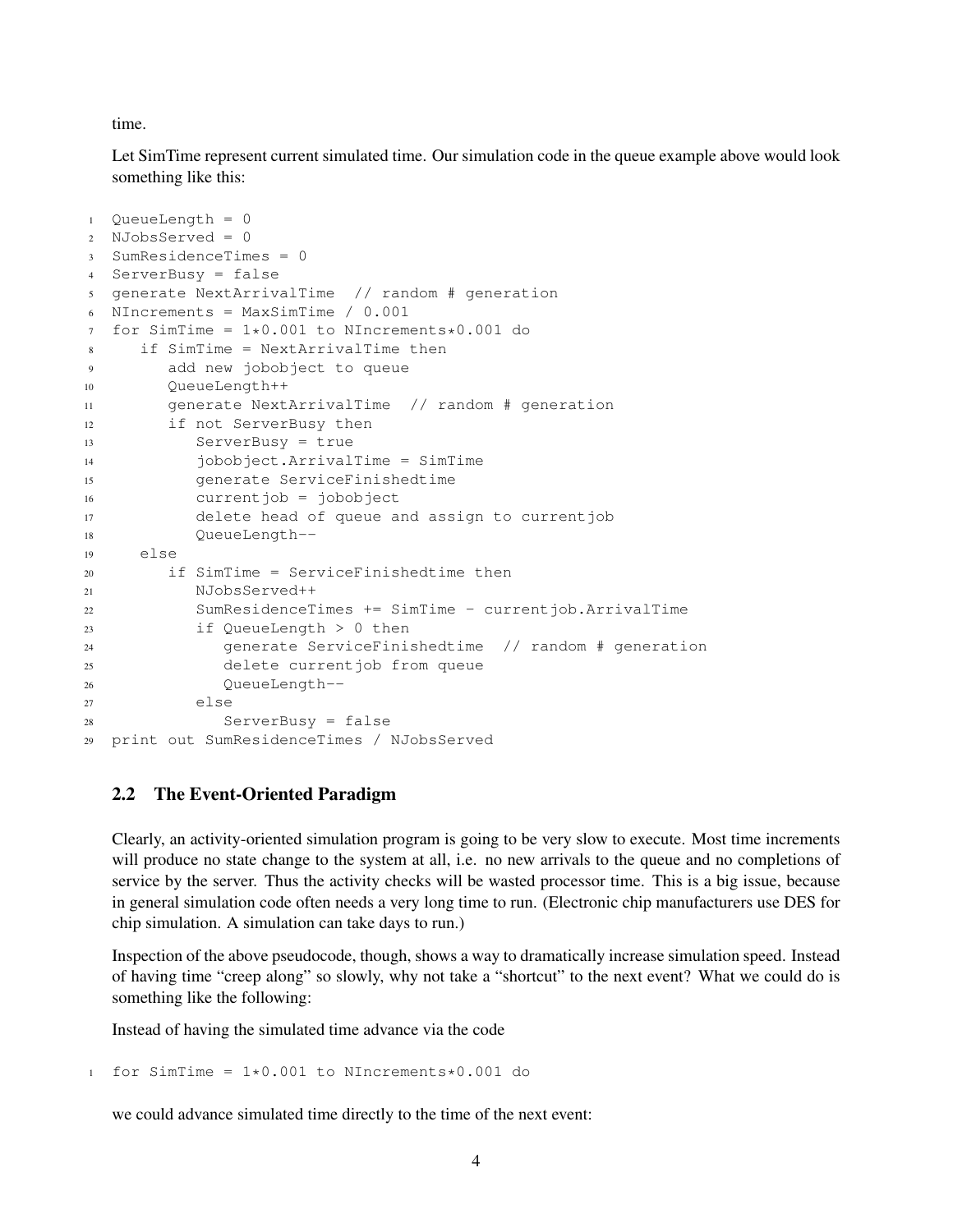```
1 if ServerBusy and NextArrivalTime < ServiceFinishedtime or
2 not ServerBusy then
3 SimTime = NextArrivalTime
4 else
5 SimTime = ServiceFinishedtime
```
(The reason for checking ServerBusy is that ServiceFinishedtime will be undefined if ServerBusy is false.)

The entire pseudocode would then be

```
1 QueueLength = 0
2 NJobsServed = 0
3 SumResidenceTimes = 0
4 ServerBusy = false
5 generate NextArrivalTime
6 SimTime = 0.0;
7 while (1) do
8 if ServerBusy and NextArrivalTime < ServiceFinishedtime or
9 not ServerBusy then
10 SimTime = NextArrivalTime
11 else
12 SimTime = ServiceFinishedtime
13 if SimTime > MaxSimTime then break
14 if SimTime = NextArrivalTime then
15 QueueLength++
16 generate NextArrivalTime
17 if not ServerBusy then
18 ServerBusy = true
19 jobobject.ArrivalTime = SimTime
20 currentjob = jobobject
21 generate ServiceFinishedtime
22 QueueLength--
23 else // the case SimTime = ServiceFinishedtime
24 NJobsServed++
25 SumResidenceTimes += SimTime - currentjob.ArrivalTime
26 if QueueLength > 0 then
27 generate ServiceFinishedtime
28 QueueLength--
29 else
30 ServerBusy = false
31 print out SumResidenceTimes / NJobsServed
```
The **event-oriented** paradigm formalizes this idea. We store an **event set**, which is the set of all pending events. In our queue example above, for instance, there will always be at least one event pending, namely the next arrival, and sometimes a second pending event, namely the completion of a service. Our code above simply inspects the scheduled event times of all pending events (again, there will be either one or two of them in our example here), and updates SimTime to the minimum among them.

In the general case, there may be many events in the event set, but the principle is still the same—in each iteration of the while loop, we update SimTime to the minimum among the scheduled event times. Note also that in each iteration of the while loop, a new event is generated and added to the set; be sure to look at the pseudocode above and verify this.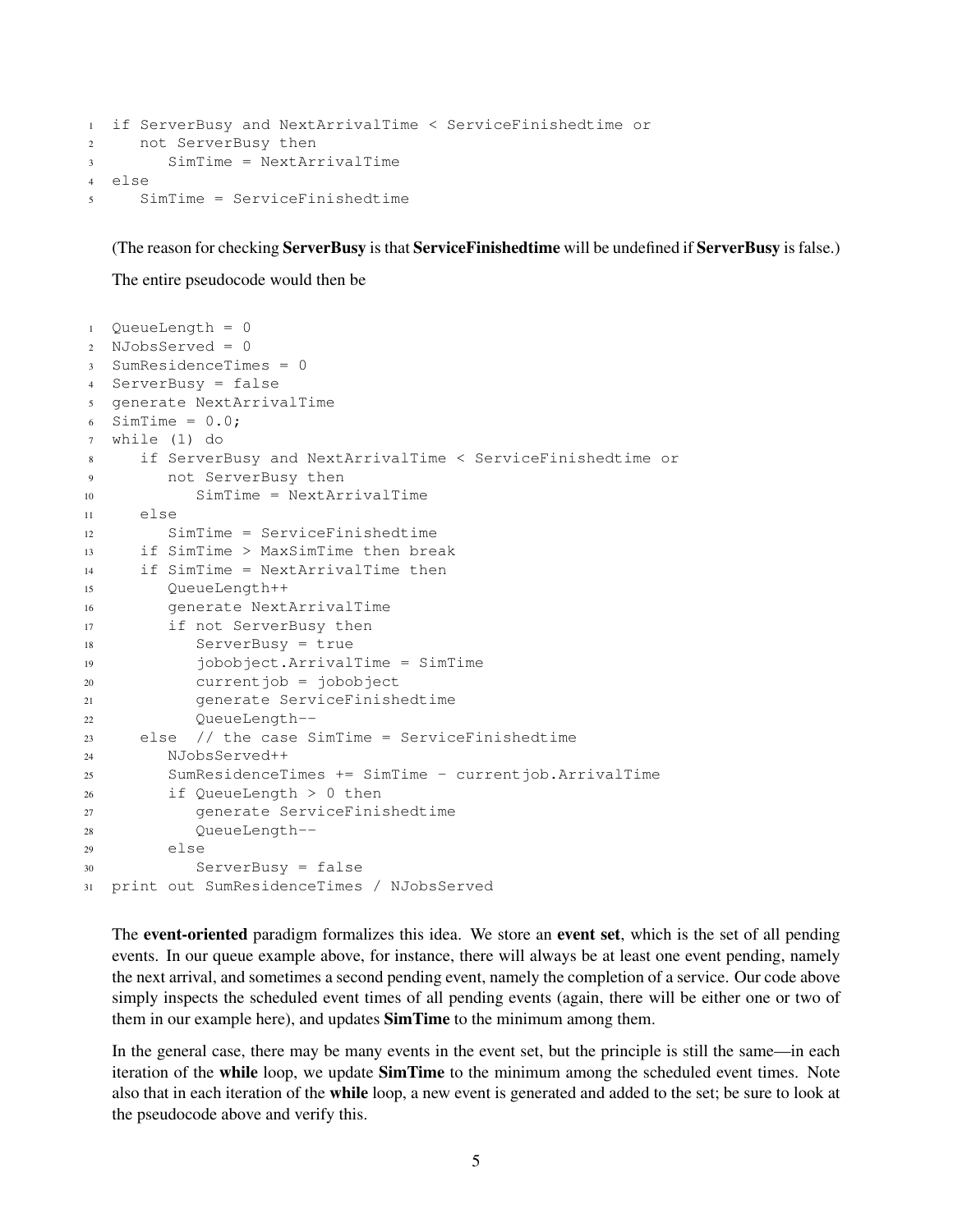Thus a major portion of the execution time for the program will consist of a find-minimum operation within the event set. Accordingly, it is desirable to choose a data structure for the set which will facilitate this operation, such as a heap-based priority queue. In many event-oriented packages, though, the event set is implemented simply as a linearly-linked list. This will be sufficiently efficient as long as there usually aren't too many events in the event set; again, in the queue example above, the maximum size of the event set is 2. (We will return to the issue of efficient event lists in a later unit.)

Again, note the contrast between this and continuous simulation models. The shortcut which is the heart of the event-oriented paradigm was only possible because of the discrete nature of system change. So this paradigm is not possible in models in which the states are continuous in nature.

The event-oriented paradigm was common in the earlier years of simulation, used in packages in which code in a general-purpose programming language such as C called functions in a simulation library. It still has some popularity today. Compared to the main alternative, the **process-oriented** paradigm, the chief virtues of the event-oriented approach are:

- Ease of implementation. The process-oriented approach requires something like threads, and in those early days there were no thread packages available. One needed to write one's own threads mechanisms, by writing highly platform-dependent assembly-language routines for stack manipulation.
- Execution speed. The threads machinery of process-oriented simulation really slows down execution speed (even if user-level threads are used).
- Flexibility. If for example one event will trigger two others, it is easy to write this into the application code.

## <span id="page-5-0"></span>2.3 The Process-Oriented Paradigm

Here each simulation activity is modeled by a **process**. The idea of a process is similar to the notion by the same name in Unix, and indeed one could write process-oriented simulations using Unix processes. However, these would be inconvenient to write, difficult to debug, and above all they would be slow.

As noted earlier, the old process-oriented software such as SIMULA and later CSIM were highly platformdependent, due to the need for stack manipulation. However, these days this problem no longer exists, due to the fact that modern systems include threads packages (e.g. pthreads in Unix, Java threads, Windows threads and so on). Threads are sometimes called "lightweight" processes.

If we were to simulate a queuing system as above, but using the process-oriented paradigm, we would have two threads, one simulating the arrivals and the other simulating the operation of the server. Those would be the application-specific threads (so  $NumActiveAppThreads = 2$  in the code below), and we would also have a general thread to manage the event set.

Our arrivals thread would look something like

```
1 NumActiveAppThreads++
2 while SimTime < MaxSimTime do
3 generate NextArrivalTime
4 add an arrival event for time NextArrivalTime to the event set
5 sleep until wakened by the event-set manager
6 jobobject.ArrivalTime = SimTime
```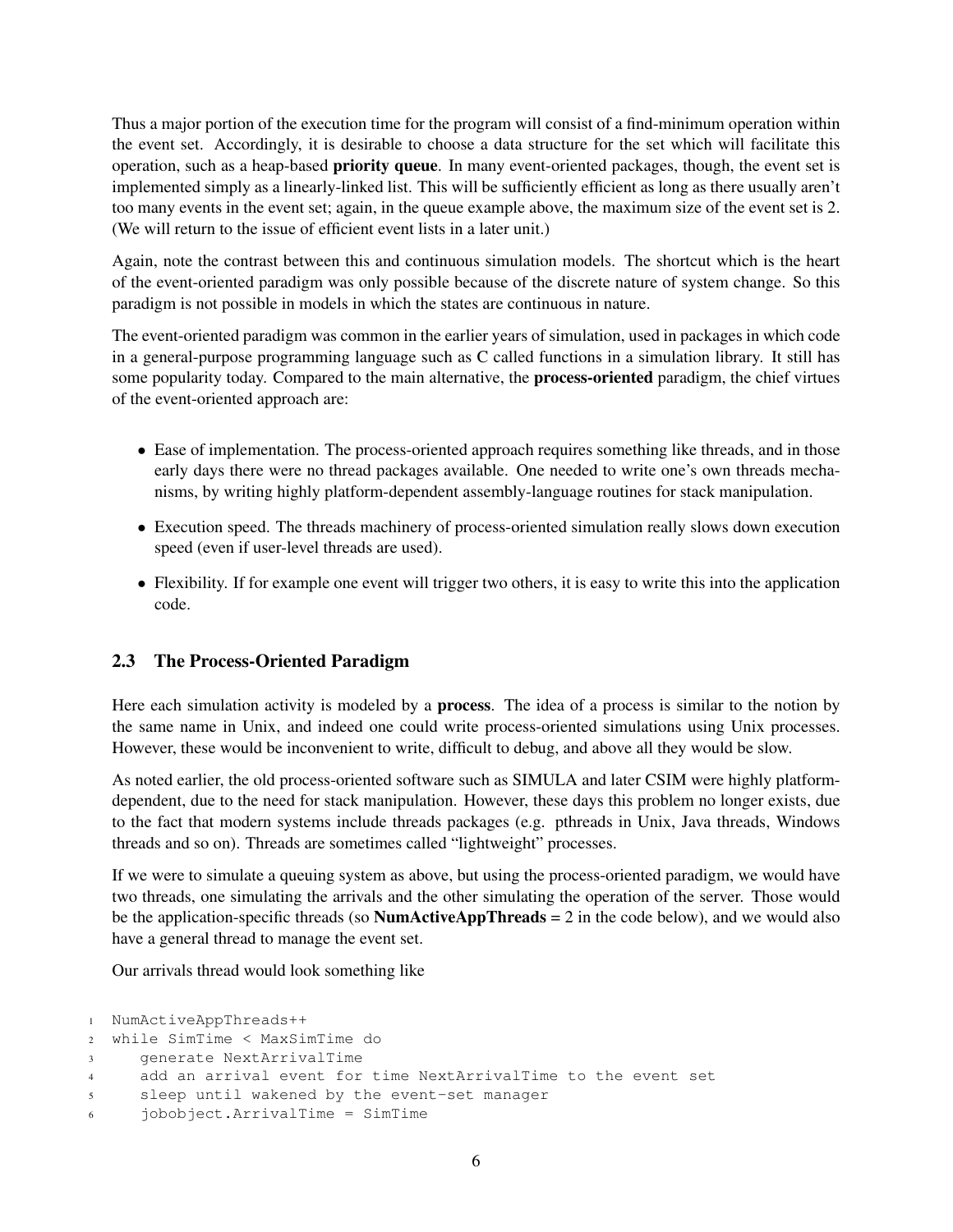add jobobject to the machine queue thread exit

The server thread would look something like

```
1 NumActiveAppThreads++
2 while SimTime < MaxSimTime do
3 sleep until QueueLength > 0
4 while QueueLength > 0 do
5 remove queue head and assign to jobobject
6 QueueLength--
7 generate ServiceFinishedtime
8 add a service-done event for time ServiceFinishedtime to the event set
9 sleep until wakened by the event-set manager
10 SumResidenceTimes += SimTime - jobobject.ArrivalTime
11 NJobsServed++
12 thread exit
```
#### The event set manager thread would look something like

```
1 while SimTime < MaxSimTime do
2 sleep until event set is nonempty
3 delete the minimum-time event E from the event set
4 update SimTime to the time scheduled for E
5 wake whichever thread had added E to the event set
 thread exit
```
The function **main**() would look something like this:

```
1 QueueLength = 0
2 NJobsServed = 0
3 SumResidenceTimes = 0
4 ServerBusy = false
5 start the 3 threads
6 sleep until all 3 threads exit
7 print out SumResidenceTimes / NJobsServed
```
Note that the event set manager would be library code, while the other modules shown above would be application code.

Two widely used oper-source process-oriented packages are C++SIM, available at [http://cxxsim.](http://cxxsim.ncl.ac.uk) [ncl.ac.uk](http://cxxsim.ncl.ac.uk) and SimPy, available at <http://simpy.sourceforge.net>.

The process-oriented paradigm produces more modular code. This is probably easier to write and easier for others to read. It is considered more elegant, and is the more popular of the two main world views today.

## <span id="page-6-0"></span>3 Introduction to the SimPy Simulation Language

SimPy (rhymes with "Blimpie") is a package for process-oriented discrete-event simulation. It is written in, and called from, Python. I like the clean manner in which it is designed, and the use of Python generators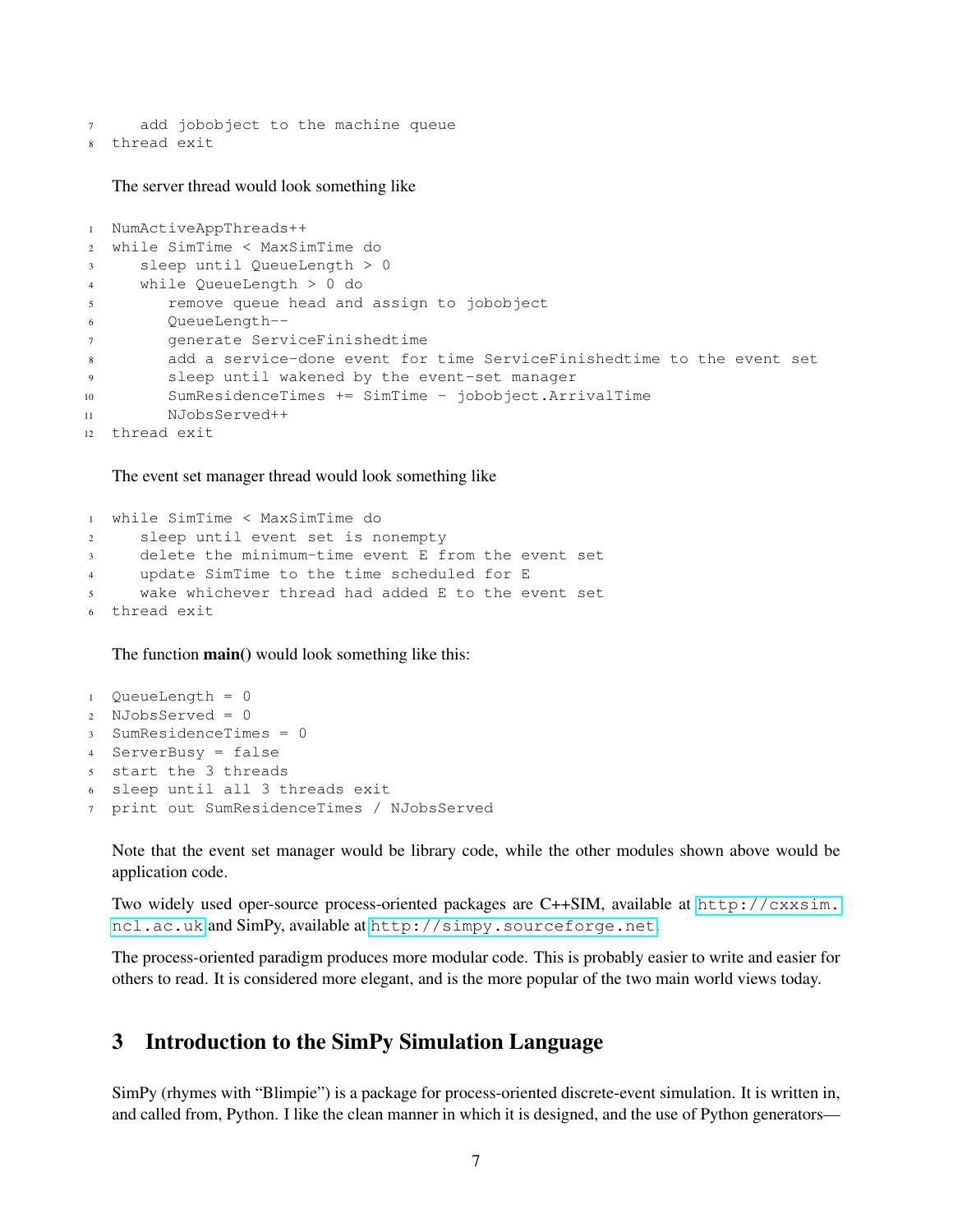and for that matter, Python itself—is a really strong point. If you haven't used Python before, you can learn enough about it to use SimPy quite quickly; see my quick introduction to Python, at my Python tutorials page, [http://heather.cs.ucdavis.edu/˜matloff/python.html](http://heather.cs.ucdavis.edu/~matloff/python.html).

Instructions on how to obtain and install SimPy are given in Appendix [A.](#page-28-1)

Instead of using threads, as is the case for most process-oriented simulation packages, SimPy makes novel use of Python's generators capability.<sup>[2](#page-7-1)</sup> Generators allow the programmer to specify that a function can be prematurely exited and then later re-entered at *the point of last exit*, enabling coroutines, meaning functions that alternate execution with each other. The exit/re-entry points are marked by Python's yield keyword. Each new call to the function causes a resumption of execution of the function at the point immediately following the last yield executed in that function. As you will see below, that is exactly what we need for DES.

For convenience, I will refer to each coroutine (or, more accurately, each instance of a coroutine), as a thread. $3$ 

## <span id="page-7-0"></span>3.1 SimPy Overview

Here are the major SimPy classes which we will cover in this introduction:<sup>[4](#page-7-3)</sup>

- Process: simulates an entity which evolves in time, e.g. one customer who needs to be served by an ATM machine; we will refer to it as a thread, even though it is not a formal Python thread
- Resource: simulates something to be queued for, e.g. the machine

Here are the major SimPy operations/function calls we will cover in this introduction:

- activate(): used to mark a thread as runnable when it is first created
- simulate(): starts the simulation
- yield hold: used to indicate the passage of a certain amount of time within a thread; yield is a Python operator whose first operand is a function to be called, in this case a code for a function that performs the hold operation in the SimPy library
- yield request: used to cause a thread to join a queue for a given resource (and start using it immediately if no other jobs are waiting for the resource)
- yield release: used to indicate that the thread is done using the given resource, thus enabling the next thread in the queue, if any, to use the resource
- yield passivate: used to have a thread wait until "awakened" by some other thread

<span id="page-7-1"></span><sup>&</sup>lt;sup>2</sup>Python 2.2 or better is required. See my Python generators tutorial at the above URL if you wish to learn about generators, but you do not need to know about them to use SimPy.

<span id="page-7-2"></span><sup>&</sup>lt;sup>3</sup>This tutorial does not assume the reader has a background in threads programming. In fact, readers who do have that background will have to unlearn some of what they did before, because our threads here will be non-preemptive, unlike the preemptive type one sees in most major threads packages.

<span id="page-7-3"></span><sup>&</sup>lt;sup>4</sup>Others will be covered in our followup tutorial at <AdvancedSimpy.pdf>.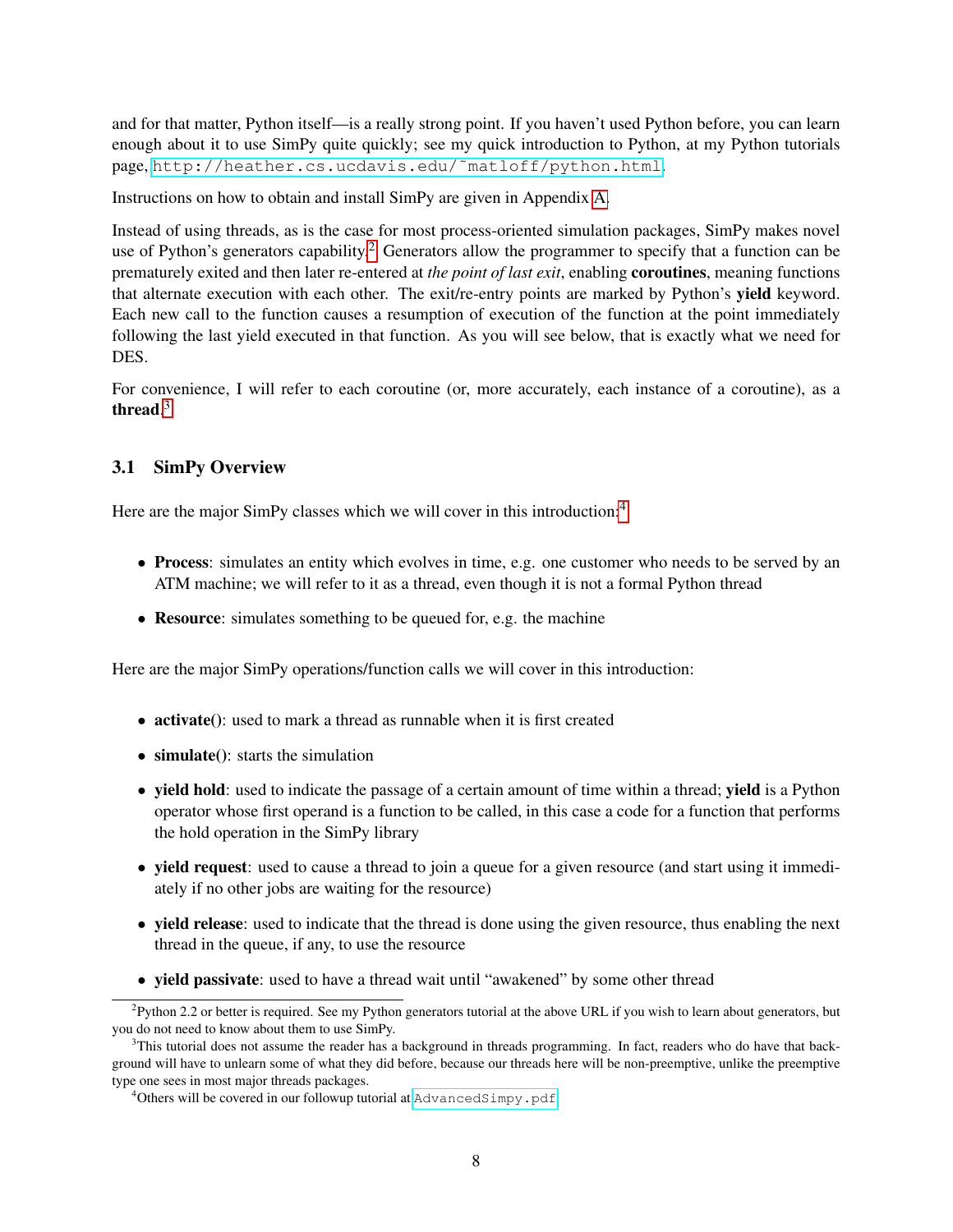- reactivate(): does the "awakening" of a previously-passivated thread
- cancel(): cancels all the events associated with a previously-passivated thread

Here is how the flow of control goes from one function to another:

- When main() calls simulate() main() blocks. The simulation itself then begins, and main() will not run again until the simulation ends. (When main() resumes, typically it will print out the results of the simulation.)
- Anytime a thread executes yield, that thread will pause. SimPy's internal functions will then run, and will restart some thread (possibly the same thread).
- When a thread is finally restarted, its execution will resume right after whichever **yield** statement was executed last in this thread.

Note that **activate**(), **reactivate**() and **cancel** do NOT result in a pause to the calling function. Such a pause occurs only when yield is invoked. Those with extensive experience in threads programming (which, as mentioned, we do NOT assume here) will recognize this the **non-preemptive** approach to threads. In my opinion, this is a huge advantage, for two reasons:

- Your code is not cluttered up with a lot of lock/unlock operations.
- Execution is deterministic, which makes both writing and debugging the program much easier.

(A disadvantage is that SimPy, in fact Python in general, cannot run in a parallel manner on multiprocessor machines.)

## <span id="page-8-0"></span>3.2 Introduction to SimPy Programming

We will demonstrate the usage of SimPy by presenting three variations on a machine-repair model. In each case, we are modeling a system consisting of two machines which are subject to breakdown, but with different repair patterns:

- MachRep1.py: There are two repairpersons, so that the two machines can be repaired simultaneously if they are both down at once.
- MachRep2.py: Here there is only one repairperson, so if both machines are down then one machine must queue for the repairperson while the other machine is being repaired.
- MachRep3.py: Here there is only one repairperson, and he/she is not summoned until both machines are down.

In all cases, the up times and repair times are assumed to be exponentially distributed with means 1.0 and 0.[5](#page-8-1), respectively. Now, let's look at the three programs.<sup>5</sup>

<span id="page-8-1"></span><sup>&</sup>lt;sup>5</sup>You can make your own copies of these programs by downloading the raw .tex file for this tutorial, and then editing out the material other than the program you want.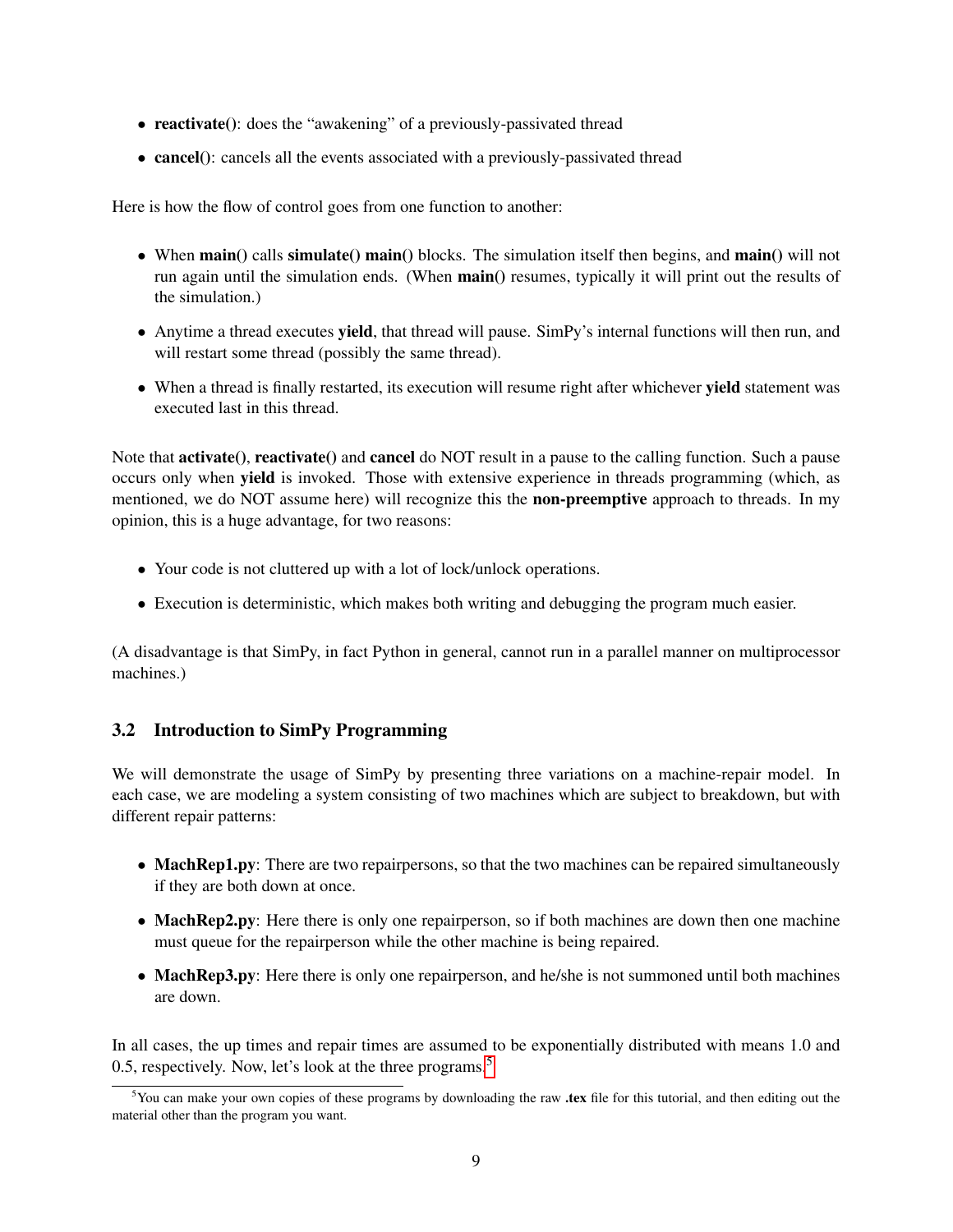#### <span id="page-9-0"></span>3.2.1 MachRep1.py: Our First SimPy Program

Here is the code:

```
1 #!/usr/bin/env python
2
3 # MachRep1.py
4
5 # Introductory SimPy example: Two machines, which sometimes break down.
6 # Up time is exponentially distributed with mean 1.0, and repair time is
7 # exponentially distributed with mean 0.5. There are two repairpersons,
8 # so the two machines can be repaired simultaneously if they are down
9 # at the same time.
10
11 # Output is long-run proportion of up time. Should get value of about
12 \div 0.66.
13
14 import SimPy.Simulation # required
15 import random
16
17 class G: # global variables
18 Rnd = random.Random(12345)
19
20 class MachineClass(SimPy.Simulation.Process):
21 UpRate = 1/1.0 # reciprocal of mean up time
22 RepairRate = 1/0.5 # reciprocal of mean repair time
23 TotalUpTime = 0.0 # total up time for all machines
24 NextID = 0 # next available ID number for MachineClass objects
25 def __init__(self): # required constructor
26 SimPy.Simulation.Process.__init__(self) # must call parent constructor
27 # instance variables
28 self.StartUpTime = 0.0 # time the current up period started
29 self.ID = MachineClass.NextID # ID for this MachineClass object
30 MachineClass.NextID += 1
31 def Run(self): # required constructor
32 while 1:
33 # record current time, now(), so can see how long machine is up
34 self.StartUpTime = SimPy.Simulation.now()
35 # hold for exponentially distributed up time
36 UpTime = G.Rnd.expovariate(MachineClass.UpRate)
37 yield SimPy.Simulation.hold,self,UpTime # simulate UpTime
38 # update up time total
39 MachineClass.TotalUpTime += SimPy.Simulation.now() - self.StartUpTime
40 RepairTime = G.Rnd.expovariate(MachineClass.RepairRate)
41 # hold for exponentially distributed repair time
42 yield SimPy.Simulation.hold,self,RepairTime
43
44 def main():
45 SimPy.Simulation.initialize() # required
46 # set up the two machine threads
47 for I in range(2):
48 # create a MachineClass object
49 M = MachineClass()
50 # register thread M, executing M's Run() method,
51 SimPy.Simulation.activate(M,M.Run()) # required
52 # run until simulated time 10000
53 MaxSimtime = 10000.054 SimPy.Simulation.simulate(until=MaxSimtime) # required
55 print "the percentage of up time was", \
56 MachineClass.TotalUpTime/(2*MaxSimtime)
57
58 if __name__ == '__main__': main()
```
First, some style issues: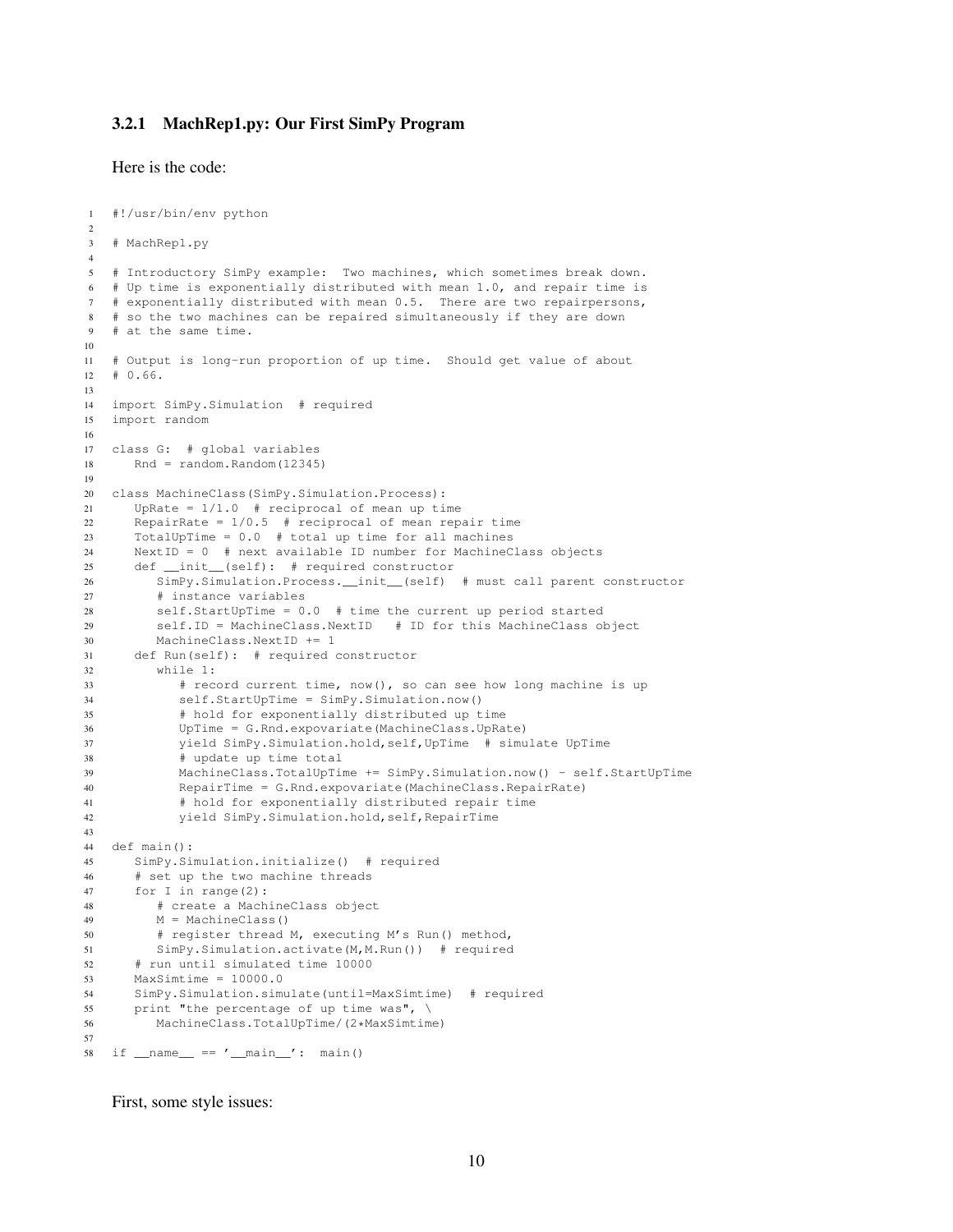- My style is to put all global variables into a Python class, which I usually call G. See my Python introductory tutorial, cited earlier, if you wish to know my reasons.
- In order to be able to use debugging tools, I always define a function **main**() which is my "main" program, and include the line

if  $name = 'main ': main()$ 

Again, see my Python introductory tutorial if you wish to know the reasons.

• In this first SimPy example, I am using the "wordier" form of Python's **import** facility:

import SimPy.Simulation

This leads to rather cluttered code, such as

SimPy.Simulation.simulate(until=MaxSimtime)

#### instead of

simulate(until=MaxSimtime)

The latter could be used had we done the import via

from SimPy.Simulation import \*

But in this first SimPy program, I wanted to clearly distinguish SimPy's functions from the others. The same holds for the functions in the Python library random. So, in this program, we use long names.

Let's look at main(). Since we are simulating two machines, we create two objects of our MachineClass class. These will be the basis for our two machine threads. Here **MachineClass** is a class that I wrote, as a subclass of SimPy's built-in class Process.

By calling SimPy's activate() function on the two instances of MachineClass, we tell SimPy to create a thread for each of them, which will execute the **Run**() function for their class. This puts them on SimPy's internal "ready" list of threads that are ready to run.

The call to SimPy's simulate() function starts the simulation. The next statement, the print, won't execute for quite a while, since it won't be reached until the call to simulate() returns, and that won't occur until the end of the simulation.

Python allows named arguments in function calls,<sup>[6](#page-10-0)</sup>, and this feature is used often in the SimPy library. For example, SimPy's simulate() function has many arguments, one of which is named until.<sup>[7](#page-10-1)</sup> In our call here, we have only specified the value of until, omitting the values of the other arguments. That tells the Python interpreter that we accept whatever default values the other arguments have, but we want the argument until to have the value 10000.0. That argument has the meaning that we will run the simulation for a simulated time span of duration 10000.0.

In general, I'll refer to the functions like **MachineClass.Run**() in this example) as **process execution meth**ods (PEMs). (Functions in Python are called methods.)

<span id="page-10-0"></span><sup>6</sup> See my Python introductory tutorial.

<span id="page-10-1"></span> $7$ Look in the file **Simulation.py** of the SimPy library to see the entire code for **simulate**().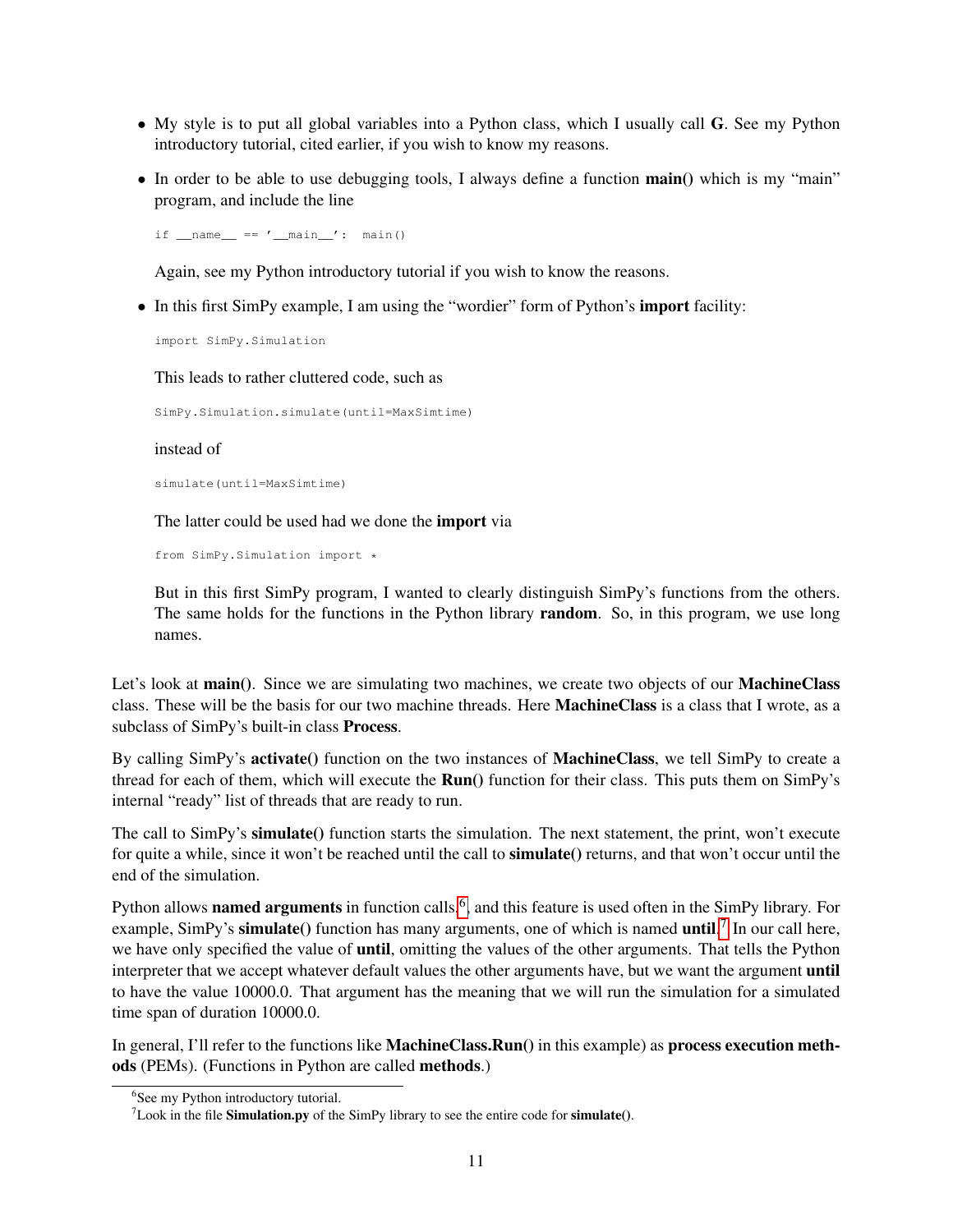The object G.Rnd is an instance of the Random class in the random module of the Python library. This will allow us to generate random numbers, the heart of the simulation. We have arbitrarily initialized the seed to 12345.

Since we are assuming up times and repair times are exponentially distributed, our code calls the function random.Random.expovariate(). Its argument is the reciprocal of the mean. Here we have taken the mean up time and repair times to be 1.0 and 0.5, respectively, just as an example.

Note too that Python's **random** class contains a variety of random number generators. To see what is available, get into interactive mode in Python and type

>>> import random >>> dir(random)

To find out what the functions do, use Python's online help facility, e.g.

>>> help(random.expovariate)

The call to SimPy's **initialize**() function is required for all SimPy programs.

Now, let's look at MachineClass. First we define two class variables,<sup>[8](#page-11-0)</sup> TotalUpTime and NextID. As the comment shows, TotalUpTime will be used to find the total up time for all machines, so that we can eventually find out what proportion of the time the machines are up. Be sure to make certain you understand why **TotalUpTime** must be a class variable rather than an instance variable.

Next, there is the class' constructor function,  $\text{__init__}()$ . Since our class here, **MachineClass**, is a subclass of the SimPy built-in class Process, the first thing we must do is call the latter's constructor; our program will not work if we forget this (it will also fail if we forget the argument self in either constructor).

Finally, we set several of the class' instance variables, explained in the comments. Note in particular the ID variable. You should always put in some kind of variable like this, not necessarily because it is used in the simulation code itself, but rather as a debugging aid.

If you have experience with pre-emptive thread systems, note that we did NOT need to protect the line

MachineClass.NextID += 1

with a lock variable. This is because a SimPy thread retains control until voluntarily relinquishing it via a yield. Our thread here will NOT be interrupted in the midst of incrementing MachineClass.NextID.

Now let's look at the details of **Machine.Run**(), where the main action of the simulation takes place.

The SimPy function **now**() yields the current simulated time. We are starting this machine in up mode, i.e. no failure has occurred yet. Remember, we want to record how much of the time each machine is up, so we need to have a variable which shows when the current up period for this machine began. With this in mind, we had our code self.StartUpTime =  $Simp<sub>V</sub>$ .Simulation.now() record the current time, so that later the code

<span id="page-11-0"></span><sup>&</sup>lt;sup>8</sup>If you are not familiar with the general object-oriented programming terms class variable and instance variable, see my Python introductory tutorial.

<span id="page-11-1"></span><sup>&</sup>lt;sup>9</sup> Some programmers consider this to be a bit different from a constructor function, but I'll use that term here.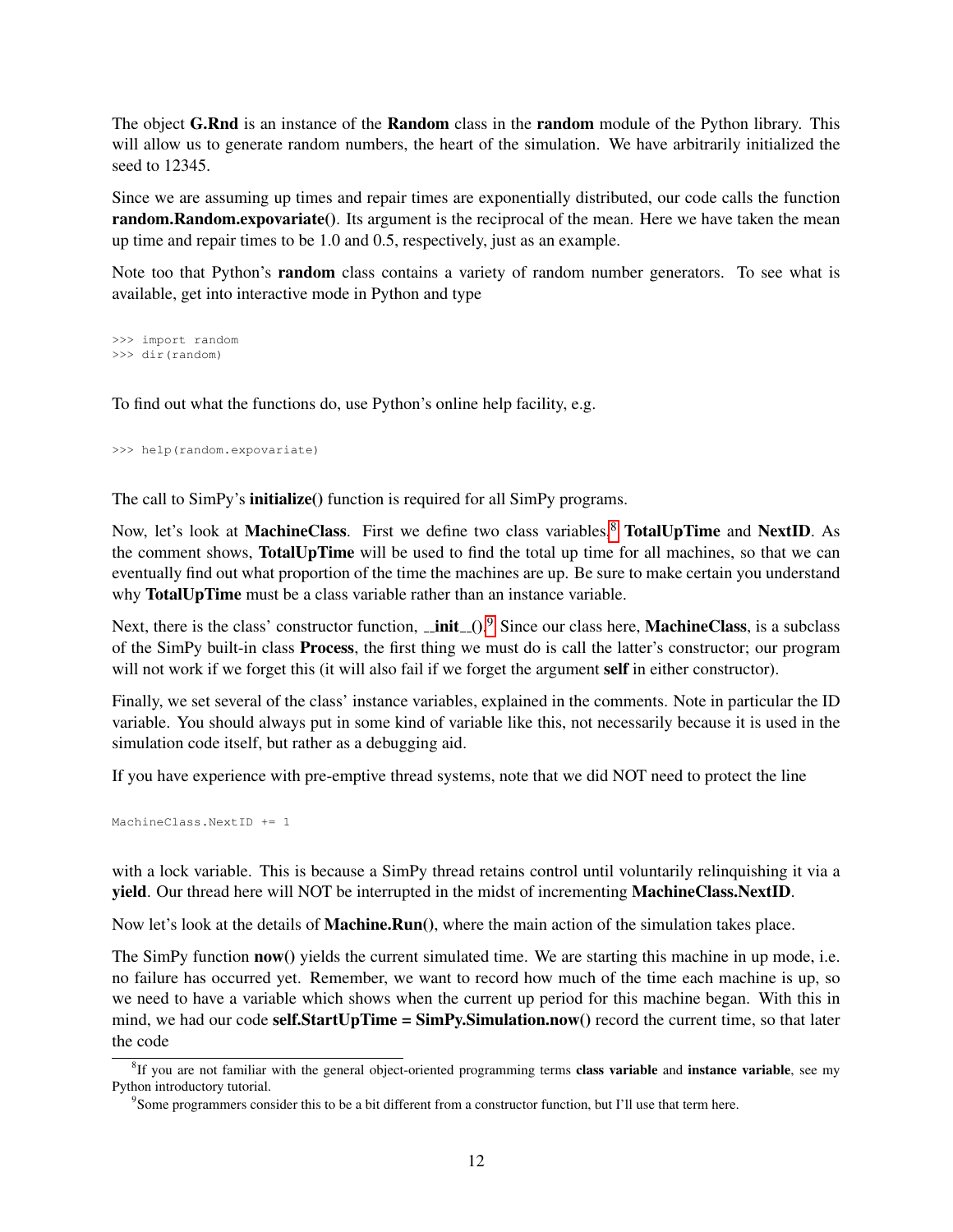MachineClass.TotalUpTime += SimPy.Simulation.now() - self.StartUpTime

will calculate the duration of this latest uptime period, and add it to our running total.

Again, make sure you understand why **StartUpTime** needs to be an instance variable rather than a class variable.

A point to always remember about simulation programming is that you must constantly go back and forth between two mental views of things. On the one hand, there is what I call the "virtual reality" view, where you are imagining what would happen in the real system you are simulating. On the other hand, there is the "nuts and bolts programming" view, in which you are focused on what actual program statesments do. With these two views in mind, let's discuss the lines

```
UpTime = G.Rnd.expovariate(MachineClass.UpRate)
yield SimPy.Simulation.hold,self,UpTime
```
First, from a "virtual reality" point of view, what the **yield** does is simulate the passage of time, specifically, UpTime amount of time, while the machine goes through an up period, at the end of which a breakdown occurs.

Now here's the "nuts and bolts programming" point of view: Python's yield construct is a like a return, as it does mean an exit from the function and the passing of a return value to the caller. In this case, that return value is the tuple (SimPy.Simulation.hold,self,UpTime). Note by the way that the first element in that tuple is in SimPy cases always the name of a function in the SimPy library. The difference between yield and return is that the "exit" from the function is only temporary. The SimPy internals will later call this function again, and instead of starting at the beginning, it will "pick up where it left off." In other words, the statement

yield SimPy.Simulation.hold,self,UpTime

will cause a temporary exit from the function but later we will come back and resume execution at the line

MachineClass.TotalUpTime += SimPy.Simulation.now() - self.StartUpTime

The term "yield" alludes to the fact that this thread physically relinquishes control of the Python interpreter. Execution of this thread will be suspended, and another thread will be run. Later, after simulated time has advanced to the end of the up period, control will return to this thread, resuming exactly where the suspension occurred.

The second yield,

```
RepairTime = G.Rnd.expovariate(MachineClass.RepairRate)
yield SimPy.Simulation.hold,self,RepairTime
```
works similarly, suspending execution of the thread for a simulated exponentially-distributed amount of time to model the repair time.

In other words, the while loop within MachineClass.Run() simulates a repeated cycle of up time, down time, up time, down time, ... for this machine.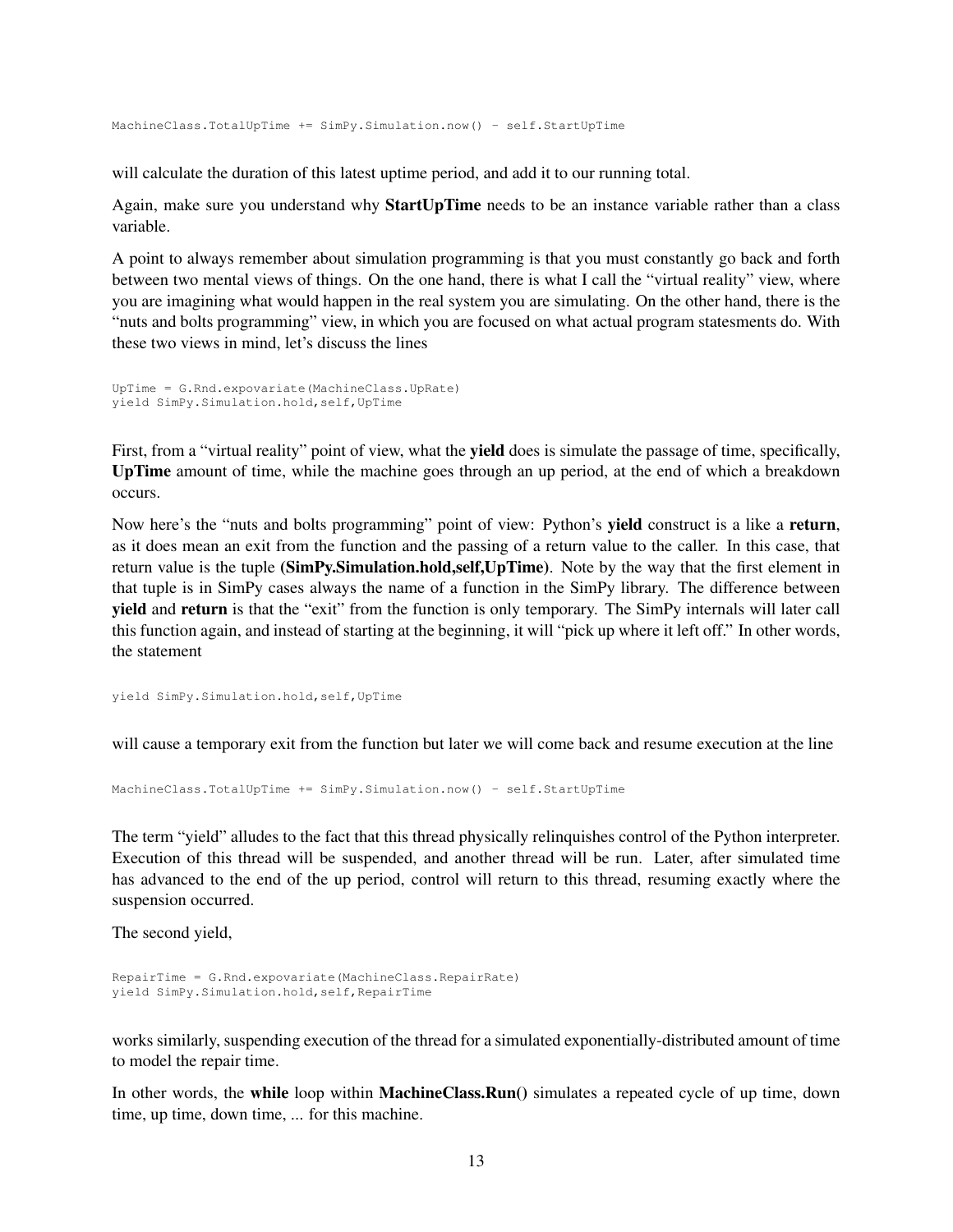It is very important to understand how control transfers back and forth among the threads. Say for example that machine 0's first uptime lasts 1.2 and its first downtime lasts 0.9, while for machine 1 the corresponding times are 0.6 and 0.8. The simulation of course starts at time 0.0. Then here is what will happen:

- The two invocations of **activate**() in **main**() cause the two threads to be added to the "runnable" list maintained by the SimPy internals.
- The invocation of simulate() tells SimPy to start the simulation. It will then pick a thread from the "runnable" list and run it. We cannot predict which one it will be, but let's say it's the thread for machine 0.
- The thread for machine 0 will generate the value 1.2, then yield. SimPy's internal event list will now show that the thread for machine 0 is suspended until simulated time  $0.0+1.2 = 1.2$ . This thread will be moved to SimPy's "suspended" list.
- The thread for machine 1 (the only available choice at this time) will now run, generating the value 0.6, then yielding. SimPy's event list will now show that the thread for machine 1 is waiting until time 0.6. The "runnable" list will be empty now.
- Upon finding that the runnable list is empty, SimPy now removes the earliest event from the event list, which will be the event at time 0.6 (in which machine 1 breaks down). SimPy advances the simulated time clock to this time, and then resumes the thread corresponding to the 0.6 event, i.e. the thread for machine 1.
- The latter generates the value 0.8, then yields. SimPy's event list will now show that the thread for machine 1 has an event scheduled at time  $0.6+0.8 = 1.4$ .
- SimPy advances the simulated time clock to the earliest event in the event list, which is for time 1.2. It removes this event from the event list, and then resumes the thread corresponding to the 1.2 event, i.e. the thread for machine 0.
- Etc.

When the simulation ends, control returns to the line following the call to **simulate**() where the result is printed out:

print "the percentage of up time was", Machine.TotalUpTime/(2\*MaxSimtime)

### <span id="page-13-0"></span>3.2.2 MachRep2.py: Introducing the Resource Class

#### Here is the code:

```
1 #!/usr/bin/env python
2
3 # MachRep2.py
4
5 # SimPy example: Variation of MachRep1.py. Two machines, but sometimes
6 # break down. Up time is exponentially distributed with mean 1.0, and
7 # repair time is exponentially distributed with mean 0.5. In this
8 # example, there is only one repairperson, so the two machines cannot be
9 # repaired simultaneously if they are down at the same time.
```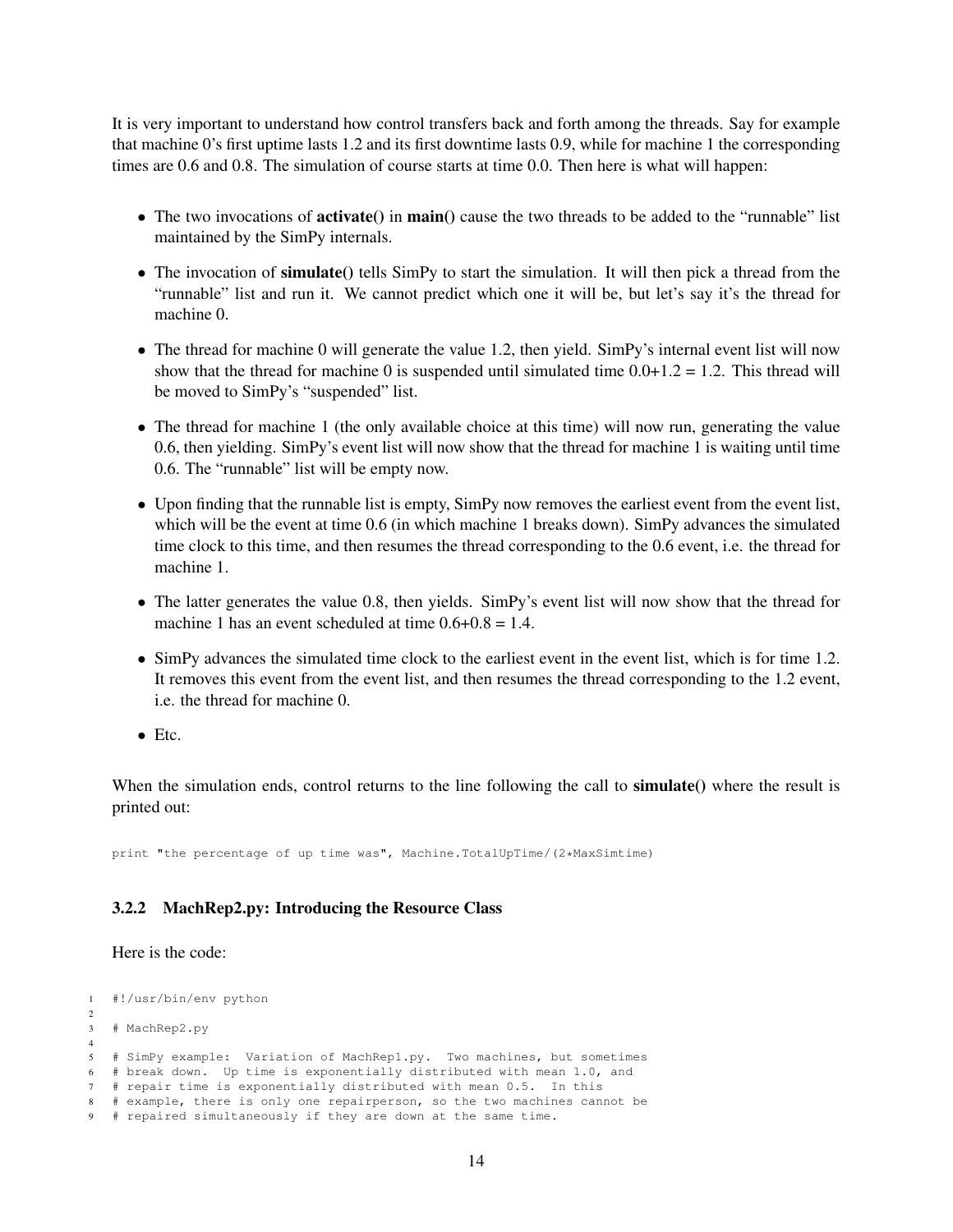```
10
11 # In addition to finding the long-run proportion of up time as in
12 # Mach1.py, let's also find the long-run proportion of the time that a
13 # given machine does not have immediate access to the repairperson when
14 # the machine breaks down. Output values should be about 0.6 and 0.67.
15
16 from SimPy.Simulation import *<br>17 from random import Random.expo
   from random import Random, expovariate, uniform
18
19 class G: # globals
20 Rnd = Random(12345)
21 # create the repairperson
22 RepairPerson = Resource(1)
23
24 class MachineClass(Process):
25 TotalUpTime = 0.0 # total up time for all machines
26 NRep = 0 # number of times the machines have broken down
27 NImmedRep = 0 # number of breakdowns in which the machine
28 # started repair service right away
29 UpRate = 1/1.0 # breakdown rate
30 RepairRate = 1/0.5 # repair rate
31 # the following two variables are not actually used, but are useful
32 # for debugging purposes
33 NextID = 0 # next available ID number for MachineClass objects
34 NUp = 0 # number of machines currently up
35 def __init__(self):
36 Process.__init__(self)
37 self.StartUpTime = 0.0 # time the current up period stated
38 self.ID = MachineClass.NextID # ID for this MachineClass object
39 MachineClass.NextID += 1
40 MachineClass.NUp += 1 # machines start in the up mode
41 def Run(self):
42 while 1:
43 self.StartUpTime = now()
44 yield hold,self,G.Rnd.expovariate(MachineClass.UpRate)
45 MachineClass.TotalUpTime += now() - self.StartUpTime
46 # update number of breakdowns
47 MachineClass.NRep += 1
48 # check whether we get repair service immediately
49 if G.RepairPerson.n == 1:
50 MachineClass.NImmedRep += 1
51 # need to request, and possibly queue for, the repairperson
52 yield request,self,G.RepairPerson
53 # OK, we've obtained access to the repairperson; now
54 # hold for repair time
55 yield hold,self,G.Rnd.expovariate(MachineClass.RepairRate)
56 # repair done, release the repairperson
57 yield release,self,G.RepairPerson
58
59 def main():
60 initialize()
61 # set up the two machine processes
62 for I in range(2):
63 M = MachineClass()
64 activate(M,M.Run())
65 MaxSimtime = 10000.0
66 simulate(until=MaxSimtime)
67 print 'proportion of up time:', MachineClass.TotalUpTime/(2*MaxSimtime)
68 print 'proportion of times repair was immediate:', \
69 float(MachineClass.NImmedRep)/MachineClass.NRep
70
71 if name = 'main ': main()
```
This model includes queuing. A typical (but not universal) way to handle that in SimPy is to add an object of the SimPy class Resource: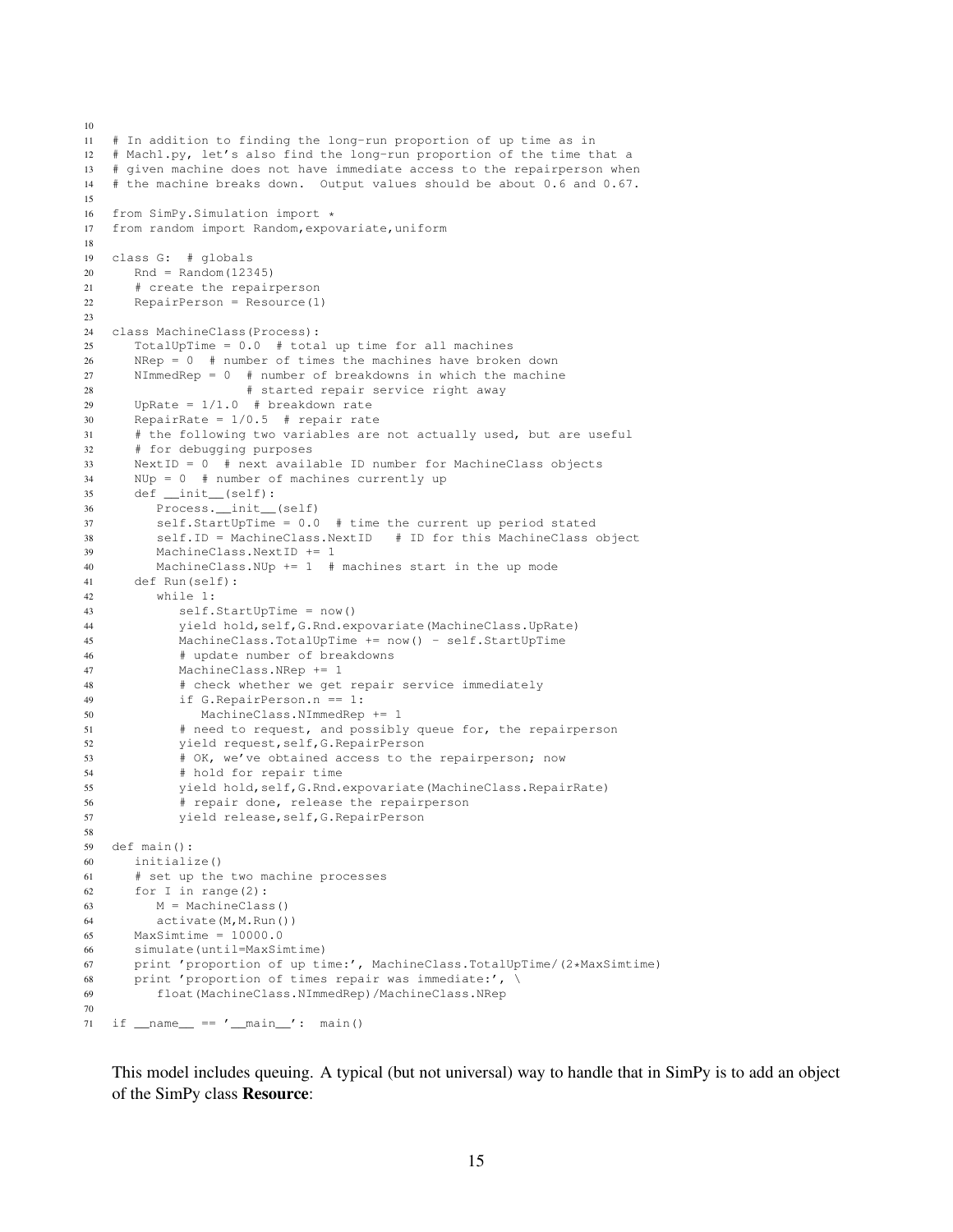RepairPerson = Resource(1)

with the "1" meaning that there is just one repairperson. Then in **MachineClass.Run**() we do the following when an uptime period ends:

```
yield request,self,G.RepairPerson
yield hold,self,G.Rnd.expovariate(MachineClass.RepairRate)
yield release,self,G.RepairPerson
```
Here is what those yield lines do:

- The first **yield** requests access to the repairperson. This will return immediately if the repairperson is not busy now. Otherwise, this thread will be suspended until the repairperson is free, at which time the thread will be resumed.
- The second yield simulates the passage of time, representing the repair time.
- The third **yield** releases the repairperson. If another machine had been in the queue, awaiting repair with its thread suspended, having executing the first yield—it would now attain access to the repairperson, and its thread would now execute the second yield.

Suppose for instance the thread simulating machine 1 reaches the first yield slightly before the thread for machine 0 does. Then the thread for machine 1 will immediately go to the second **yield**, while the thread for machine 0 will be suspended at the first yield. When the thread for machine 1 finally executes the third yield, then SimPy's internal code will notice that the thread for machine 0 had been queued, waiting for the repairperson, and would now reactivate that thread.

Note the line

if G.RepairPerson.n == 1:

Here **n** is a member variable in SimPy's class **Resource**. It gives us the number of items in the resource currently free. In our case here, we only have one repairperson, so this variable will have the value 1 or 0. This enables us to keep a count of how many breakdowns are lucky enough to get immediate access to the repairperson. We later use that count in our output.

The same class contains the member variable **waitQ**, which is a Python list which contains the queue for the resource. This may be useful in debugging, or if you need to implement a special priority discipline other than the ones offered by SimPy.

Another member variable is **activeQ**, which is a list of threads which are currently using units of this resource.

### <span id="page-15-0"></span>3.2.3 MachRep3.py: Introducing Passivate/Reactivate Operations

Here's the code: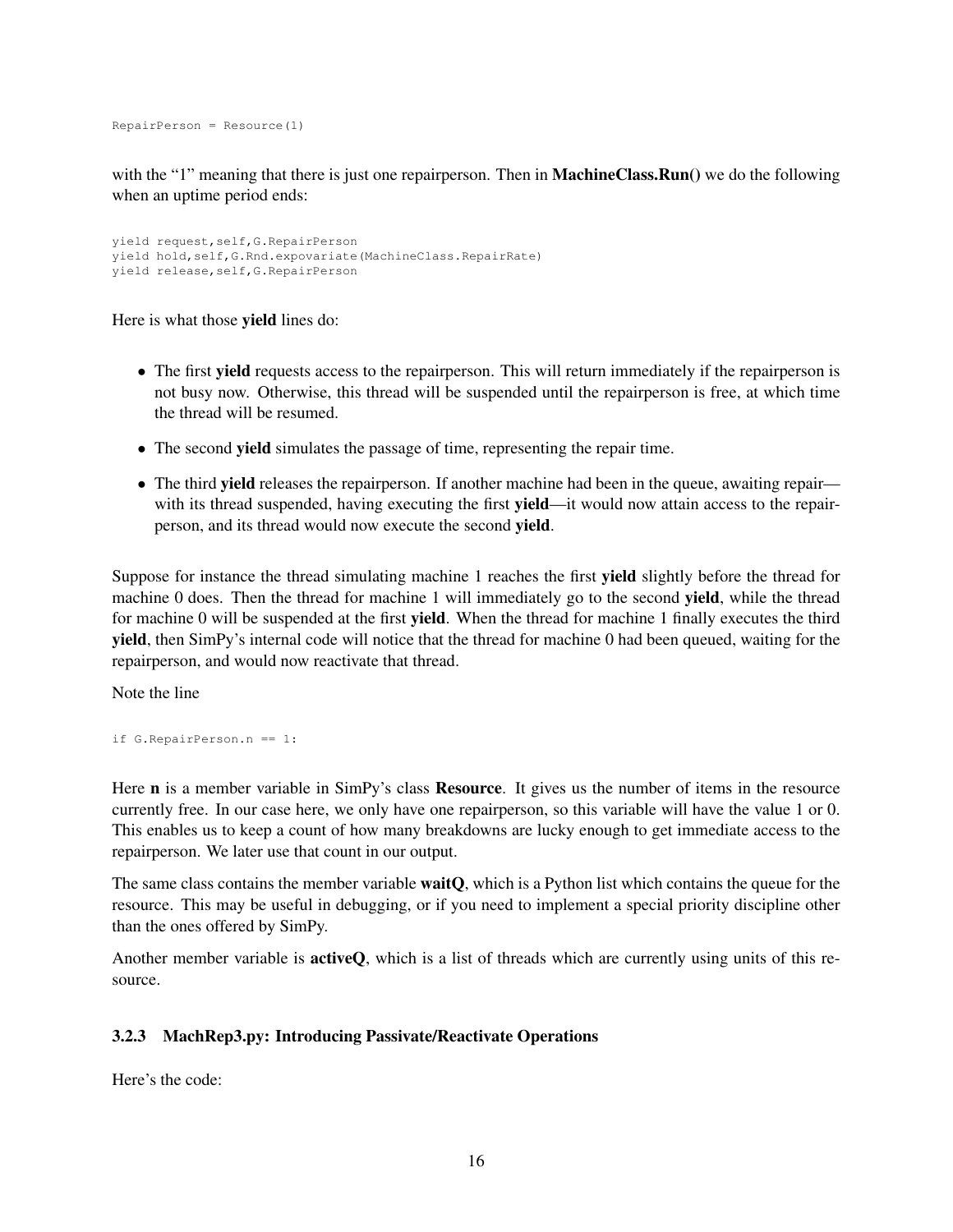```
1 #!/usr/bin/env python
2
3 # MachRep3.py
4
5 # SimPy example: Variation of Mach1.py, Mach2.py. Two machines, but
6 # sometimes break down. Up time is exponentially distributed with mean
7 # 1.0, and repair time is exponentially distributed with mean 0.5. In
8 # this example,there is only one repairperson, and she is not summoned
9 # until both machines are down. We find the proportion of up time. It
10 # should come out to about 0.45.
11
12 from SimPy.Simulation import *
13 from random import Random,expovariate
14
15 class G: # globals
16 Rnd = Random (12345)17 RepairPerson = Resource(1)
18
19 class MachineClass(Process):
20 MachineList = [] # list of all objects of this class
21 UpRate = 1/1.022 RepairRate = 1/0.5
23 TotalUpTime = 0.0 # total up time for all machines
24 NextID = 0 # next available ID number for MachineClass objects
25 NUp = 0 # number of machines currently up
26 def __init__(self):
27 Process.__init__(self)
28 self.StartUpTime = None # time the current up period started
29 self.ID = MachineClass.NextID # ID for this MachineClass object
30 MachineClass.NextID += 1
31 MachineClass.MachineList.append(self)
32 MachineClass.NUp += 1 # start in up mode
33 def Run(self):
34 while 1:
35 self.StartUpTime = now()
36 yield hold,self,G.Rnd.expovariate(MachineClass.UpRate)
37 MachineClass.TotalUpTime += now() - self.StartUpTime
38 # update number of up machines
39 MachineClass.NUp -= 1
40 # if only one machine down, then wait for the other to go down
41 if MachineClass.NUp == 1:
42 yield passivate, self
43 # here is the case in which we are the second machine down;
44 # either (a) the other machine was waiting for this machine to
45 # go down, or (b) the other machine is in the process of being
46 # repaired
47 elif G.RepairPerson.n == 1:
48 reactivate(MachineClass.MachineList[1-self.ID])
49 # now go to repair
50 yield request,self,G.RepairPerson
51 yield hold,self,G.Rnd.expovariate(MachineClass.RepairRate)
52 MachineClass.NUp += 1
53 yield release,self,G.RepairPerson
54
55 def main():
56 initialize()
57 for I in range(2):
58 M = MachineClass()
59 activate(M,M.Run())
60 MaxSimtime = 10000.0
61 simulate(until=MaxSimtime)
62 print 'proportion of up time was', MachineClass.TotalUpTime/(2*MaxSimtime)
63
64 if {\sf __name__} == {\sf '__main__}' : \text{ main()}
```
Recall that in this model, the repairperson is not summoned until both machines are down. We add a class variable MachineClass.NUp which we use to record the number of machines currently up, and then use it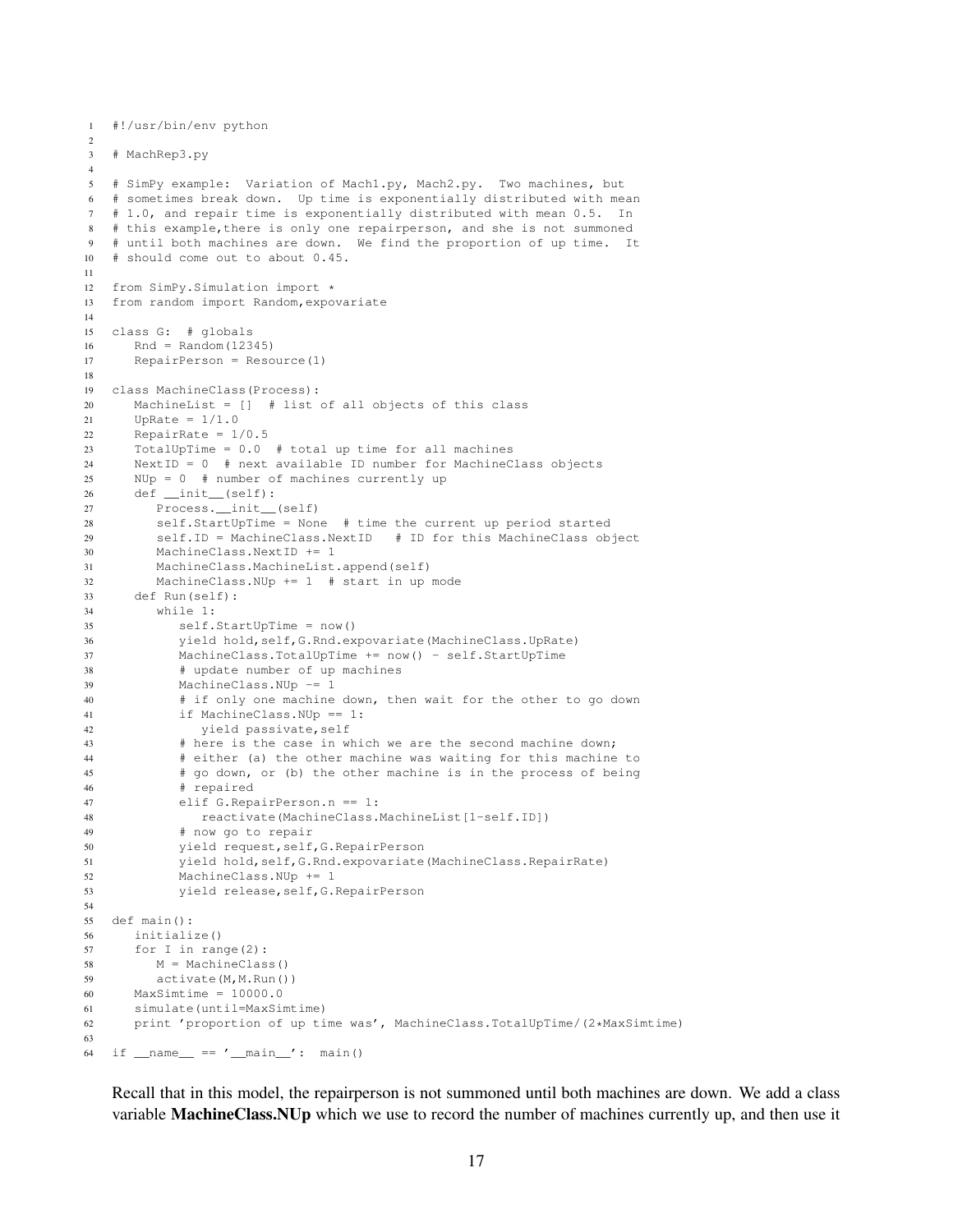in the following code, which is executed when an uptime period for a machine ends:

```
1 if MachineClass.NUp == 1:
2 yield passivate, self
3 elif G.RepairPerson.n == 1:
4 reactivate(MachineClass.MachineList[1-self.ID])
```
We first update the number of up machines, by decrementing **MachineClass.NUp**. Then if we find that there is still one other machine remaining up, this thread must suspend, to simulate the fact that this broken machine must wait until the other machine goes down before the repairperson is summoned. The way this suspension is implemented is to invoke yield with the operand passivate. Later the other machine's thread will execute the **reactivate**() statement on this thread, "waking" it.

But there is a subtlety here. Suppose the following sequence of events occur:

- machine 1 goes down
- machine 0 goes down
- the repairperson arrives
- machine 0 starts repair  $10$
- machine 0 finishes repair
- machine 1 starts repair
- machine 0 goes down again

The point is that when the thread for machine 0 now executes

```
if MachineClass.NUp == 1:
```
the answer will be no, since MachineClass.NUp will be 0. Thus this machine should not passivate itself. But it is not a situation in which this thread should waken the other one either. Hence the need for the **elif** condition.

### <span id="page-17-0"></span>3.2.4 MMk.py: "Do It Yourself" Queue Management

Here is an alternate way to handle queues, by writing one's own code to manage them. Though for most situations in which entities queue for a resource we make use of the SimPy's **Resource** class, there are some situations in which we want finer control. For instance, we may wish to set up a special priority scheme, or we may be modeling a system in which the number of resources varies with time.<sup>[11](#page-17-2)</sup>

We thus need to be able to handle resource management "on our own," without making use of the **Resource** class. The following program shows how we can do this, via **passivate**() and **reactivate**().

<span id="page-17-2"></span><span id="page-17-1"></span> $10$ You might argue that machine 1 should be served first, but we put nothing in our code to prioritize the order of service.

 $11$ One way to do this with **Resource** is to use fake **yield request** and **yield release** statements, with the effect of reducing and increasing the number of servers. However, this must be done carefully. See a discussion of this on the SimPy Web site, at <http://simpy.sourceforge.net/changingcapacity.htm>.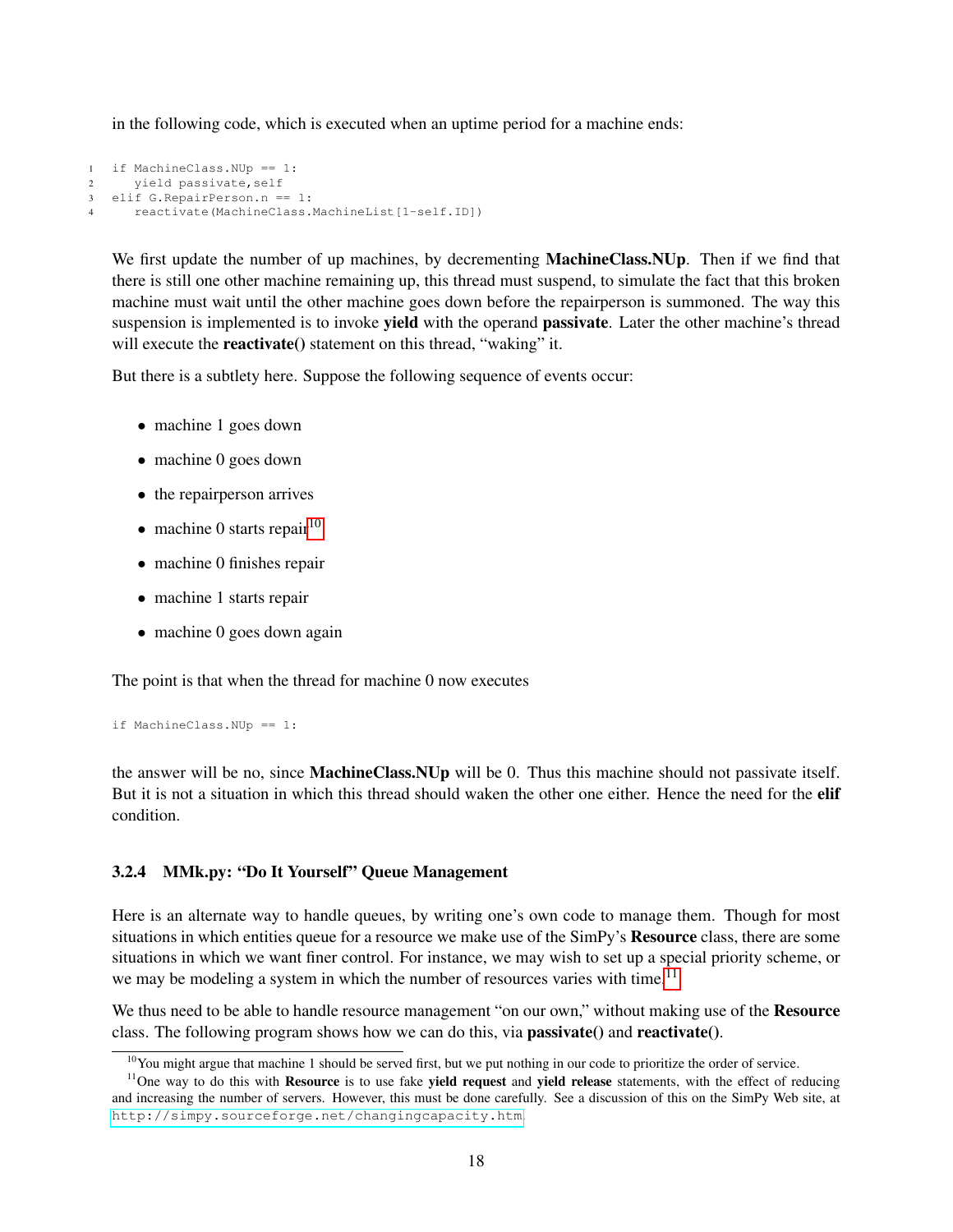This is what is known as an M/M/k queue. Service and interarrival times are exponentially distributed, and there are k servers with a common queue.

In the arrivals thread, when a job arrives, the code adds the job to the queue, and if any server is idle, it is awakened to serve this new job. In the server thread, a server sleeps until awakened, then serves jobs as long as the queue is nonempty, then goes back to sleep.

```
1 #!/usr/bin/env python
2
3 # simulates NMachines machines, plus a queue of jobs waiting to use them
4
5 # usage: python MMk.py NMachines ArvRate SrvRate MaxSimtime
6
7 from SimPy.Simulation import *<br>8 from random import Random.expo
  from random import Random, expovariate
9
10 # globals
11 class G:
12 Rnd = Random(12345)
13
14 class MachineClass(Process):
15 SrvRate = None # reciprocal of mean service time
16 Busy = [] # busy machines
17 Idle = [] # idle machines
18 Queue = [] # queue for the machines
19 NDone = 0 # number of jobs done so far
20 TotWait = 0.0 # total wait time of all jobs done so far, including
21 # both queuing and service times
22 def __init__(self):
23 Process.__init__(self)
24 MachineClass.Idle.append(self) # starts idle
25 def Run(self):
26 while 1:
27 # "sleep" until this machine awakened
28 yield passivate,self
29 MachineClass.Idle.remove(self)
30 MachineClass.Busy.append(self)
31 # take jobs from the queue as long as there are some there
32 while MachineClass.Queue != []:
33 # get the job
34 J = MachineClass.Queue.pop(0)
35 # do the work
36 yield hold,self,G.Rnd.expovariate(MachineClass.SrvRate)
37 # bookkeeping
38 MachineClass.NDone += 1
39 MachineClass.TotWait += now() - J.ArrivalTime
40 MachineClass.Busy.remove(self)
41 MachineClass.Idle.append(self)
42
43 class JobClass:
44 def __init__(self):
45 self.ArrivalTime = now()
46
47 class ArrivalClass(Process):
48 ArvRate = None
49 def __init__(self):
50 Process.__init__(self)
51 def Run(self):
52 while 1:
53 # wait for arrival of next job
54 yield hold,self,G.Rnd.expovariate(ArrivalClass.ArvRate)
J = JobClass()56 MachineClass.Queue.append(J)
57 # any machine ready?
58 if MachineClass.Idle != []:
59 reactivate(MachineClass.Idle[0])
```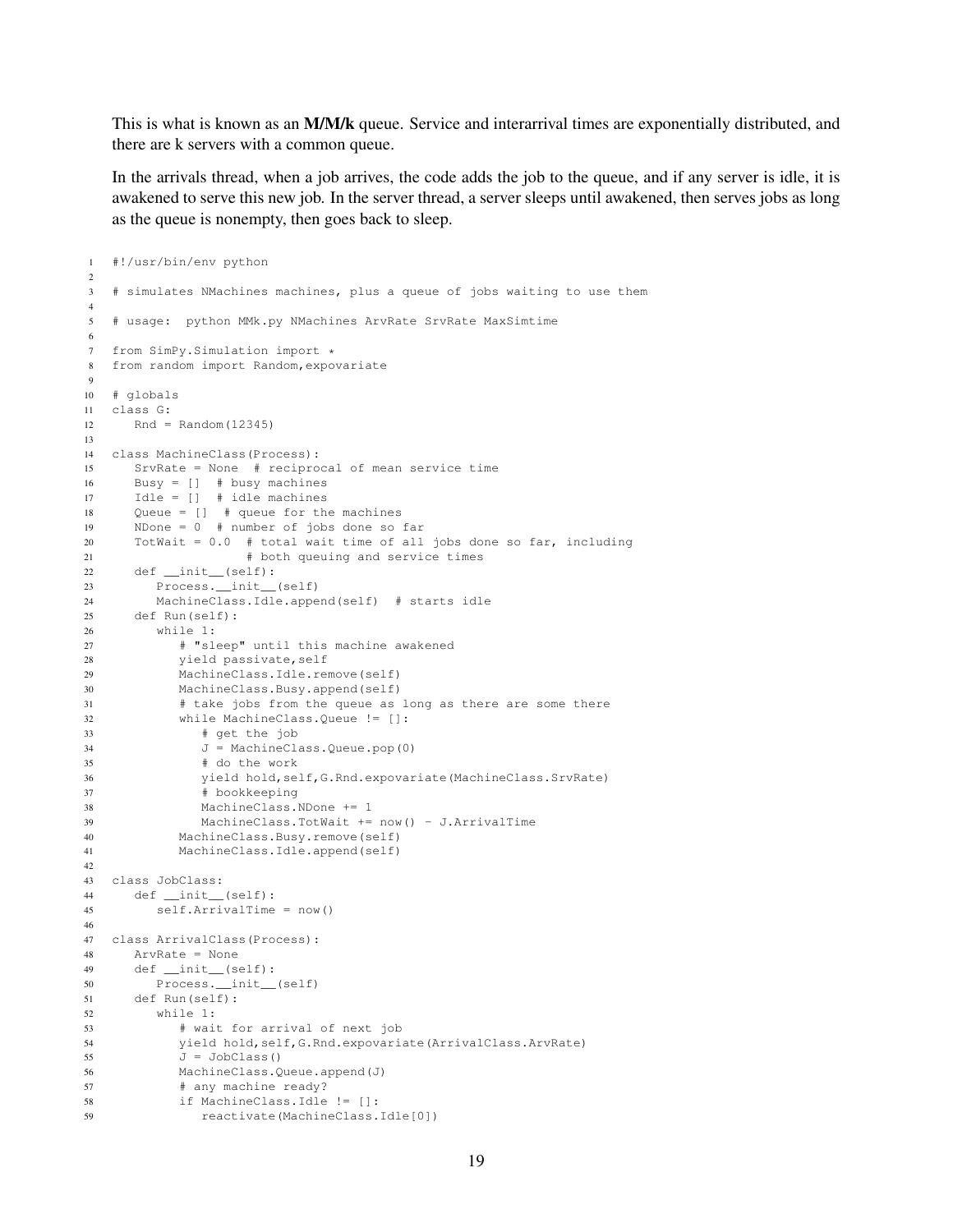```
60
61 def main():
62 NMachines = int(sys.argv[1])
63 ArrivalClass.ArvRate = float(sys.argv[2])
64 MachineClass.SrvRate = float(sys.argv[3])
65 initialize()
66 for I in range(NMachines):
67 M = MachineClass()
68 activate(M,M.Run())
69 A = ArrivalClass()
70 activate(A,A.Run())
71 MaxSimtime = float(sys.argv[4])
72 simulate(until=MaxSimtime)
73 print MachineClass.TotWait/MachineClass.NDone
74
75 if _name_ = = ' \_main_ ': main()
```
Note the line

ArvRate = None

in the class ArrivalClass. You may think that that cancels the action of the line

ArrivalClass.ArvRate = float(sys.argv[2])

in main(), further down in the file. But in Python, the interpreter executes a source file from top to bottom, and any freestanding variables, in this case class variables, will be executed along the way. So,

ArvRate = None

is executed *before*

ArrivalClass.ArvRate = float(sys.argv[2])

not after.

We actually could have dispensed with

ArvRate = None

because in Python variables for a class can be added during execution, but we have this line for the sake of documentation.

#### <span id="page-19-0"></span>3.2.5 SMP.py: Simultaneous Possession of Resources

Here is another example, this one modeling a **multiprocessor** computer system, i.e. one with many CPUs.

Computer communicate with memory and I/O devices via buses, which are simply sets of parallel wires. Only one entity can use the bus at a time, so if more than one attempts to do so, only one succeeds and the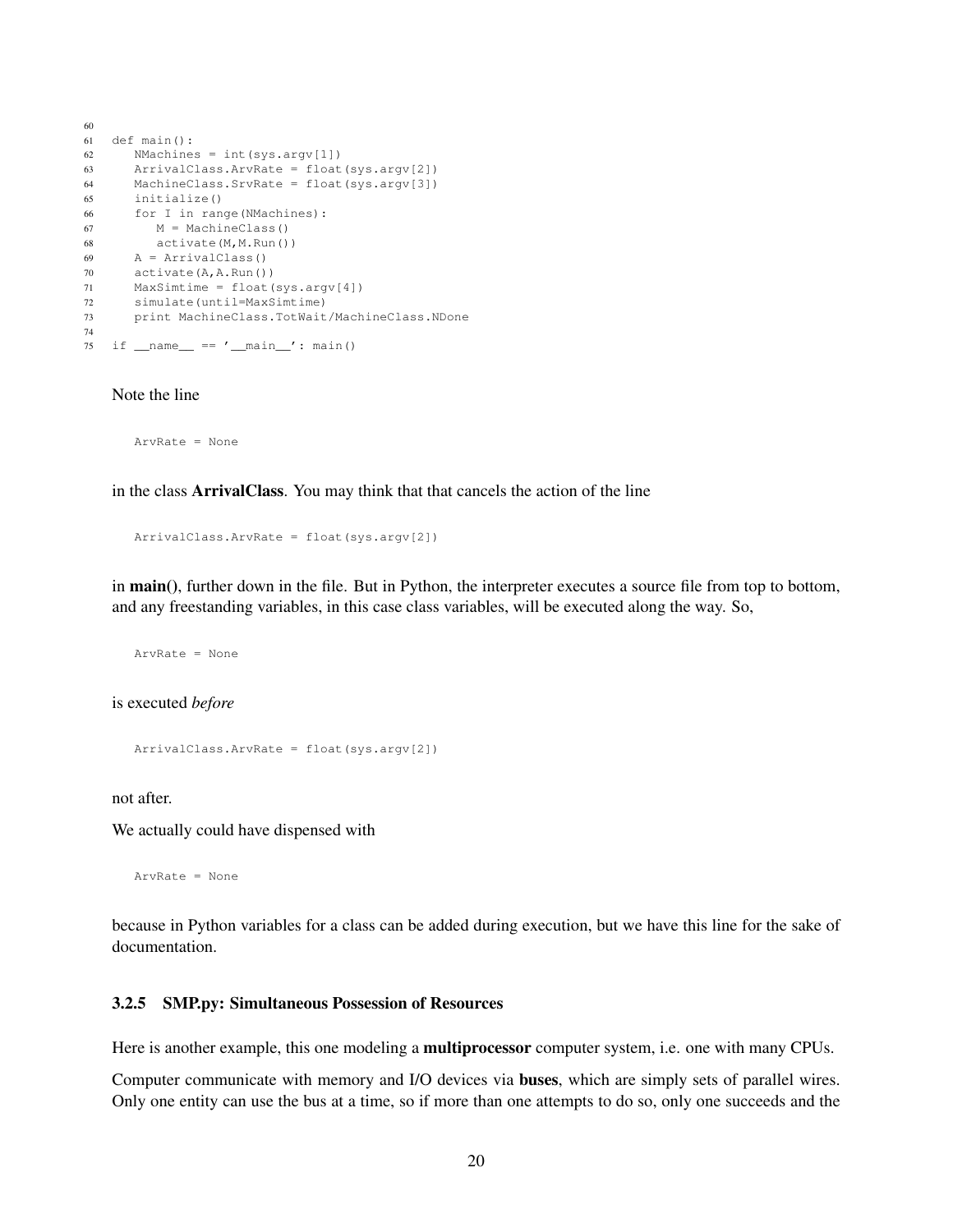others must wait. We say that the entity that succeeds—whether it be a CPU, an I/O device (including those using Direct Memory Access), a sophisticated memory system, etc.—acquires the bus.

A bus, being a single path, can become a bottleneck in multiprocessor systems. One solution to this problem is to have multipath connection networks, but even for a bus-based system there are measures we can take. One of them is to make the bus work in **split-transaction** form, which is what we assume here. It means that when a CPU places a memory request on the bus, that CPU then immediately releases the bus, so that other entities can use the bus while the memory request is pending. When the memory request is complete, the memory module involved will then acquire the bus, place the result on the bus (the read value in the case of a read request, an acknowledgement in the case of a write request), and also place on the bus the ID number of the CPU that had made the request. The latter ID will see that the memory's response is for it.

In our SimPy code here, we see more use of SimPy's request and release capabilities. One thing to pay particular attention to is the fact that a processor needs at one point to have possession of (i.e. execute a yield request for) of two things at once.

```
1 #!/usr/bin/env python
\overline{2}3 # SMP.py
4
5 # SimPy example: Symmetric multiprocessor system. Have m processors
6 # and m memory modules on a single shared bus. The processors read from
7 # and write to the memory modules via messages sent along this shared
8 # bus. The key word here is "shared"; only one entity (processor or
9 # memory module) can transmit information on the bus at one time.
10
11 # When a processor generates a memory request, it must first queue for
12 # possession of the bus. Then it takes 1.0 amount of time to reach the
13 # proper memory module. The request is queued at the memory module, and
14 # when finally served, the service takes 0.6 time. The memory module
15 # must then queue for the bus. When it acquires the bus, it sends the
16 # response (value to be read in the case of a read request,
17 # acknowledgement in the case of a write) along the bus, together with
18 # the processor number. The processor which originally made the request
19 # has been watching the bus, and thus is able to pick up the response.
20
21 # When a memory module finishes a read or write operation, it will not
22 # start any other operations until it finishes sending the result of the
23 # operation along the bus.
24
25 # For any given processor, the time between the completion of a previous
26 # memory request and the generation of a new request has an exponential
27 # distribution. The specific memory module requested is assumed to be
28 # chosen at random (i.e. uniform distribution) from the m modules.
29 # While a processor has a request pending, it does not generate any new
30 # ones.
31
32 # The processors are assumed to act independently of each other, and the
33 # requests for a given processor are assumed independent through time.
34 # Of course, more complex assumptions could be modeled.
35
36 from SimPy.Simulation import *<br>37 from random import Random.expo
   from random import Random, expovariate, uniform
38 import sys
39
40 class Processor(Process):
41 M = int(sys.argv[1]) # number of CPUs/memory modules
42 InterMemReqRate = 1.0/float(sys.argv[2])
43 NDone = 0 # number of memory requests completed so far
44 TotWait = 0.0 # total wait for those requests
45 WaitMem = 0
46 Next ID = 0
47 def __init__(self):
```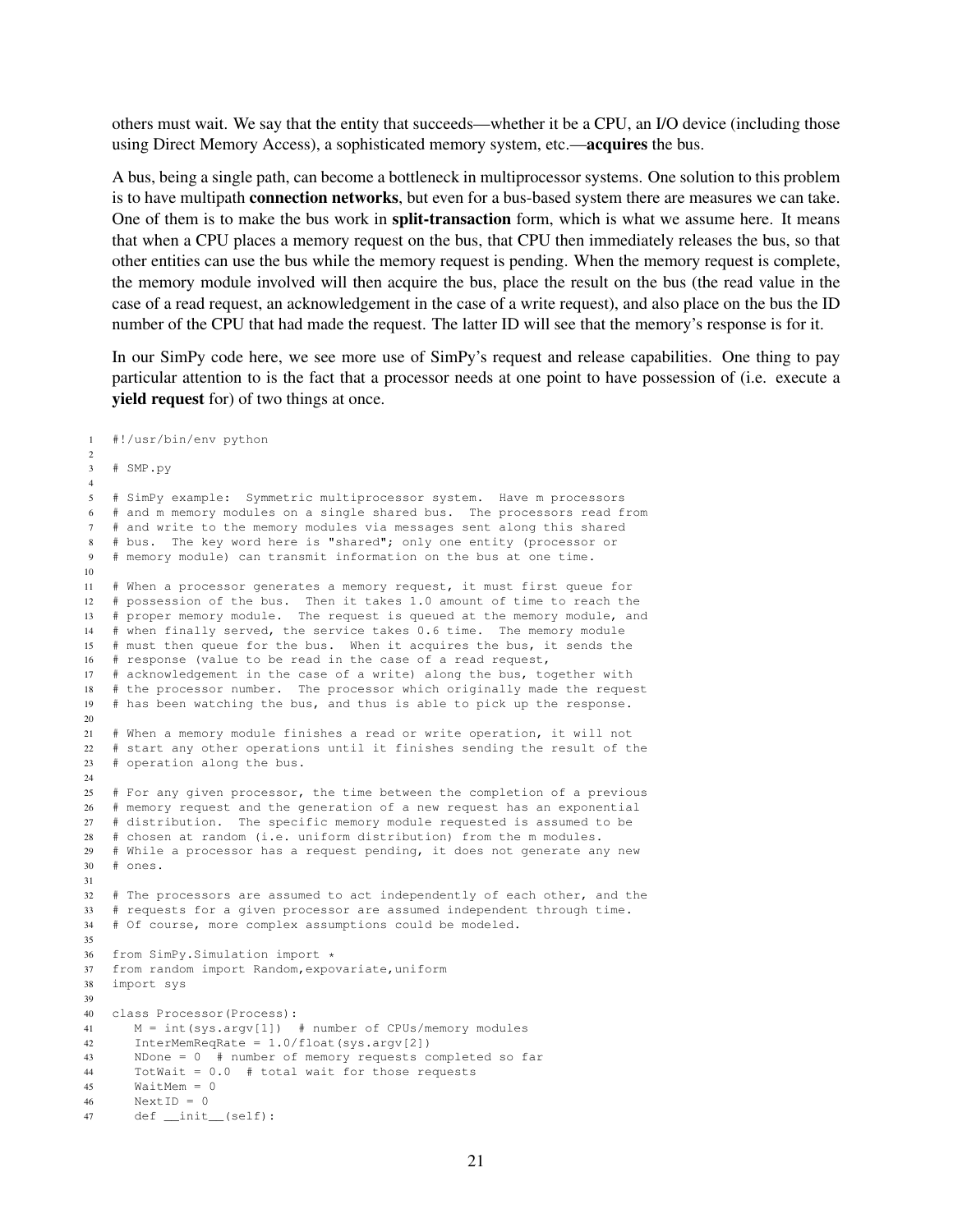```
48 Process.__init__(self)
49 self.ID = Processor.NextID
50 Processor.NextID += 1
51 def Run(self):
52 while 1:
53 # generate a memory request
54 yield hold,self,expovariate(Processor.InterMemReqRate)
55 self.StartWait = now() # start of wait for mem request
56 # acquire bus
57 yield request,self,G.Bus
58 # use bus
59 yield hold,self,1.0
60 # relinquish bus
61 yield release,self,G.Bus
62 self.Module = G.Rnd.randrange(0,Processor.M)
63 # go to memory
64 self.StartMemQ = now()
65 yield request,self,G.Mem[self.Module]
66 if now() > self.StartMemQ:
67 Processor.WaitMem += 1
68 # simulate memory operation
69 yield hold,self,0.6
70 # memory sends result back to requesting CPU
71 yield request,self,G.Bus
72 yield hold,self,1.0
73 # done
74 yield release,self,G.Bus
75 yield release,self,G.Mem[self.Module]
76 Processor.NDone += 1
77 Processor.TotWait += now() - self.StartWait
78
79 # globals
80 class G:
81 Rnd = Random (12345)
82 Bus = Resource(1)
83 CPU = [] # array of processors
84 Mem = [] # array of memory modules
85
86 def main():
87 initialize()
88 for I in range(Processor.M):
89 G.CPU.append(Processor())
90 activate(G.CPU[I],G.CPU[I].Run())
91 G.Mem.append(Resource(1))
92 MaxSimtime = 10000.0
93 simulate(until=MaxSimtime)
94 print 'mean residence time', Processor.TotWait/Processor.NDone
95 print 'prop. wait for mem', float(Processor.WaitMem)/Processor.NDone
96
97 if {\_}name{\_} == {\_}' {\_}main{\_}':
98 main()
```
#### <span id="page-21-0"></span>3.2.6 Cell.py: Dynamic Creation of Threads

In our examples so far, all creations of threads, i.e. all calls to **activate**(), have been done within **main**(). Now let's see an example in which thread creation occurs throughout execution of the program.

This program simulates one cell of a cellular phone network. A major highway runs through the cell, so calls in progress enter the cell at random times. The action of a call being transferred from one cell to another is called **handoff**. Handoff calls stay active for a constant time, the time it takes to drive through the cell. (In this simpler model, we assume that the call lasts the entire time the car is in the cell. There are nice SimPy features we could use if we were to drop this assumption.) We also assume that cars entering the cell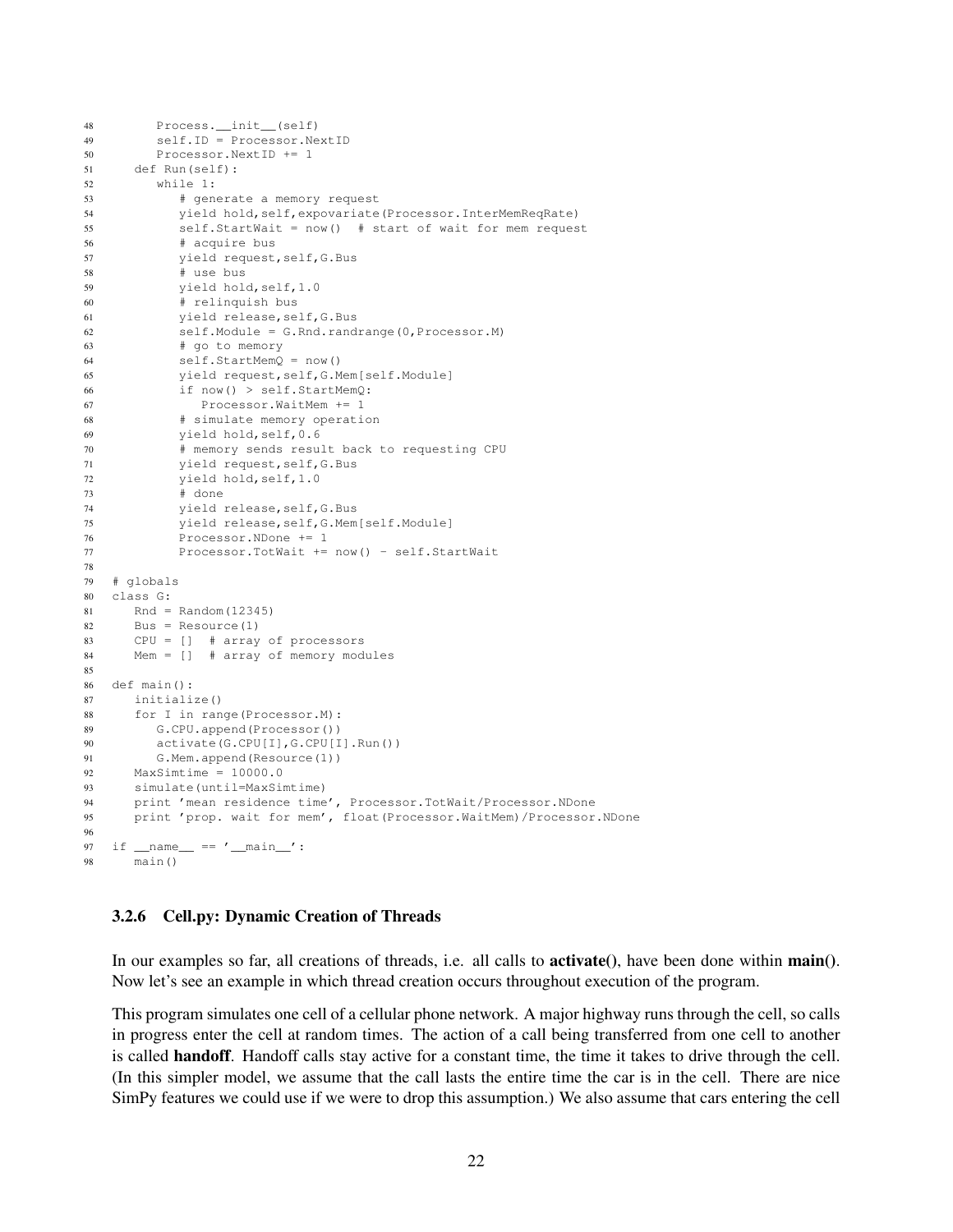without calls in progress don't start one in the cell.

Calls also originate at random times from local people, who stay in the cell. Local calls last a random time.

Each call uses a separate channel (i.e. frequency or time slot). If there are no free channels available when a handoff call arrives, it is rejected. Handoff calls have priority over local calls. Specifically, among whatever free channels available at a given time, NRsrvd of them will be reserved for handoff calls that might come in. If we have more than that many free channels, the excess are available for local calls.

Note that individual channels are not reserved. Say for example that NChn is 8 and NRsrvd is 3. If we currently have three or fewer free channels, then any local call will be rejected. If we have more than three free channels, then a local call will be accepted (and the number of free channels will be reduced by one).

A rejected call is dropped, not queued.

Here is the code:

```
1 # simulates one cell in a cellular phone network; a major highway runs
2 # through it, so handoff calls come in at random times but stay active
3 # for a constant time, the time it takes to drive through the cell (in
   4 # this simpler model, we assume that a handoff call lasts the entire
5 # time the car is in the cell); calls also originate at random times
6 # from local people, who stay in the cell; for them, calls last a random
7 # time; a call is dropped, not queued, if a channel is not available
8
9 + usage:
10
11 # python Cell.py HRate DrvTime LRate LDurRate NChn NRsrvd MaxSimTime
12
13 # where:
14
15 # HRate = rate of arrivals of handoff calls (reciprocal of mean time
16 # between arrivals)
17 # DrvTime = drive-through time for the cell
18 # LRate = rate of creations of local calls (reciprocal of mean time
19 # between creations)
20 # LDurRate = reciprocal of mean duration of local calls
21 # NChn = number of channels
22 # NRsrvd = number of channels reserved for handoff calls
23 # MaxSimtime = amount of time to simulate
24
25 import sys,random
26
27 from SimPy.Simulation import *
28
29 class Globals:
30 Rnd = random.Random(12345)
31
32 class Cell:
33 NChn = None
34 NRsrvd = None
35 FreeChannels = None
36 NNoLocalsAllowedPeriods = 0
37 TimeNoLocalsAllowed = 0.0
38 LatestStartNoLocalsAllowed = None
39 def GrabAChannel():
40 Cell.FreeChannels -= 1 # grab the channel
41 if Cell.FreeChannels == Cell.NRsrvd:
42 Cell.LatestStartNoLocalsAllowed = now()
43 GrabAChannel = staticmethod(GrabAChannel)
44 def ReleaseAChannel():
45 Cell.FreeChannels += 1 # release the channel
46 if Cell.FreeChannels == Cell.NRsrvd+1:
47 Cell.NNoLocalsAllowedPeriods += 1
```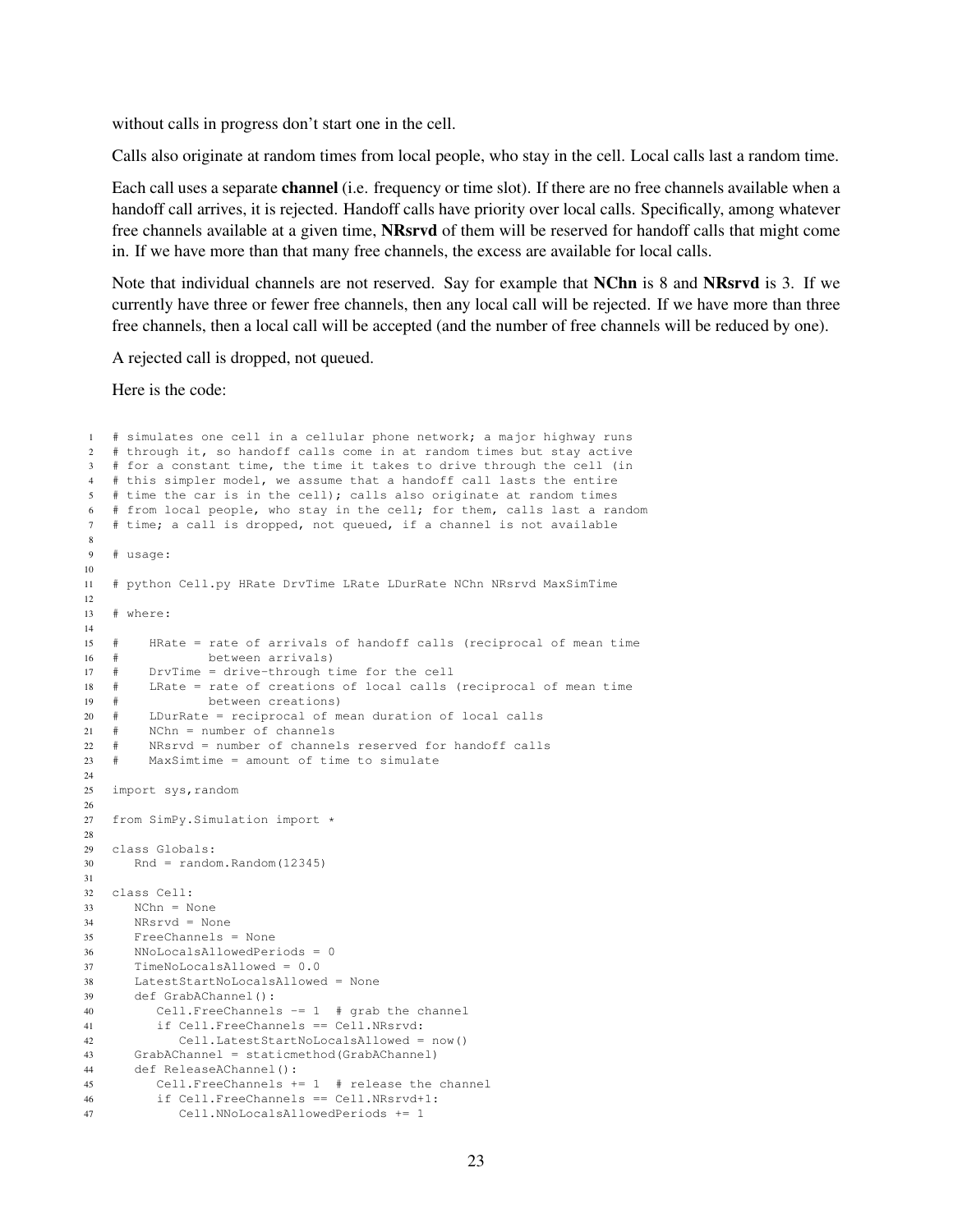```
48 Cell.TimeNoLocalsAllowed += now() - Cell.LatestStartNoLocalsAllowed
49 Cell.LatestStartNoLocalsAllowed = None
50 ReleaseAChannel = staticmethod(ReleaseAChannel)
51
52 class Arrivals(Process):
53 NArrv = {'handoff':0,'local':0} # numbers of calls arrived so far
54 def __init__(self,Type,Arr,Dur):
55 Process.__init__(self)
56 self.Type = Type
57 self.Arr = Arr
58 self.Dur = Dur
59 def Run(self):
60 while 1:
61 TimeToNextArrival = Globals.Rnd.expovariate(self.Arr)
62 yield hold,self,TimeToNextArrival
63 Arrivals.NArrv[self.Type] += 1
64 C = Call(self.Type,self.Dur)
65 \qquad \qquad \text{active}(C, C, Run())66
67 class Call(Process):
68 NRej = {'handoff':0,'local':0} # numbers of calls rejected so far
69 def __init__(self,Type,Dur):
70 Process.__init__(self)
71 self.Type = Type
72 self.Dur = Dur
73 def Run(self): # simulates one call
74 if self.Type == 'handoff' and Cell.FreeChannels == 0 or \
75 self.Type == 'local' and Cell.FreeChannels <= Cell.NRsrvd:
76 Call.NRej[self.Type] += 1
77 return
78 Cell.GrabAChannel()
79 if self.Type == 'handoff':
80 CallTime = self.Dur
81 else: # 'local'
82 CallTime = Globals.Rnd.expovariate(self.Dur)
83 yield hold,self,CallTime # the call runs its course
84 Cell.ReleaseAChannel()
85
86 def main():
87 HRate = float(sys.argv[1])
88 DrvTime = float(sys.argv[2])
89 LRate = float(sys.argv[3])
90 LDurRate = float(sys.argv[4])
91 Cell.NChn = int(sys.argv[5])
92 Cell.FreeChannels = Cell.NChn
93 Cell.NRsrvd = int(sys.argv[6])
94 initialize()
95 HA = Arrivals('handoff',HRate,DrvTime)
96 activate (HA, HA. Run())
97 LCr = Arrivals('local',LRate,LDurRate)
98 activate(LCr, LCr.Run())
99 MaxSimtime = float(sys.argv[7])
100 simulate(until=MaxSimtime)
101 print 'percentage of rejected handoff calls:', \
102 Call.NRej['handoff']/float(Arrivals.NArrv['handoff'])
103 print 'percentage of rejected local calls:', \
104 Call.NRej['local']/float(Arrivals.NArrv['local'])
105 print 'mean banned period for locals', \
106 Cell.TimeNoLocalsAllowed/float(Cell.NNoLocalsAllowedPeriods)
107
108 if {\rm __name}\_ = {\rm '__main}\_ ' : \text{main}()
```
As you can see, **main**() sets up two arrivals threads, but each of those in turn creates call threads throughout the simulation.

The program finds the proportions of rejected calls of each type, and the mean duration of periods during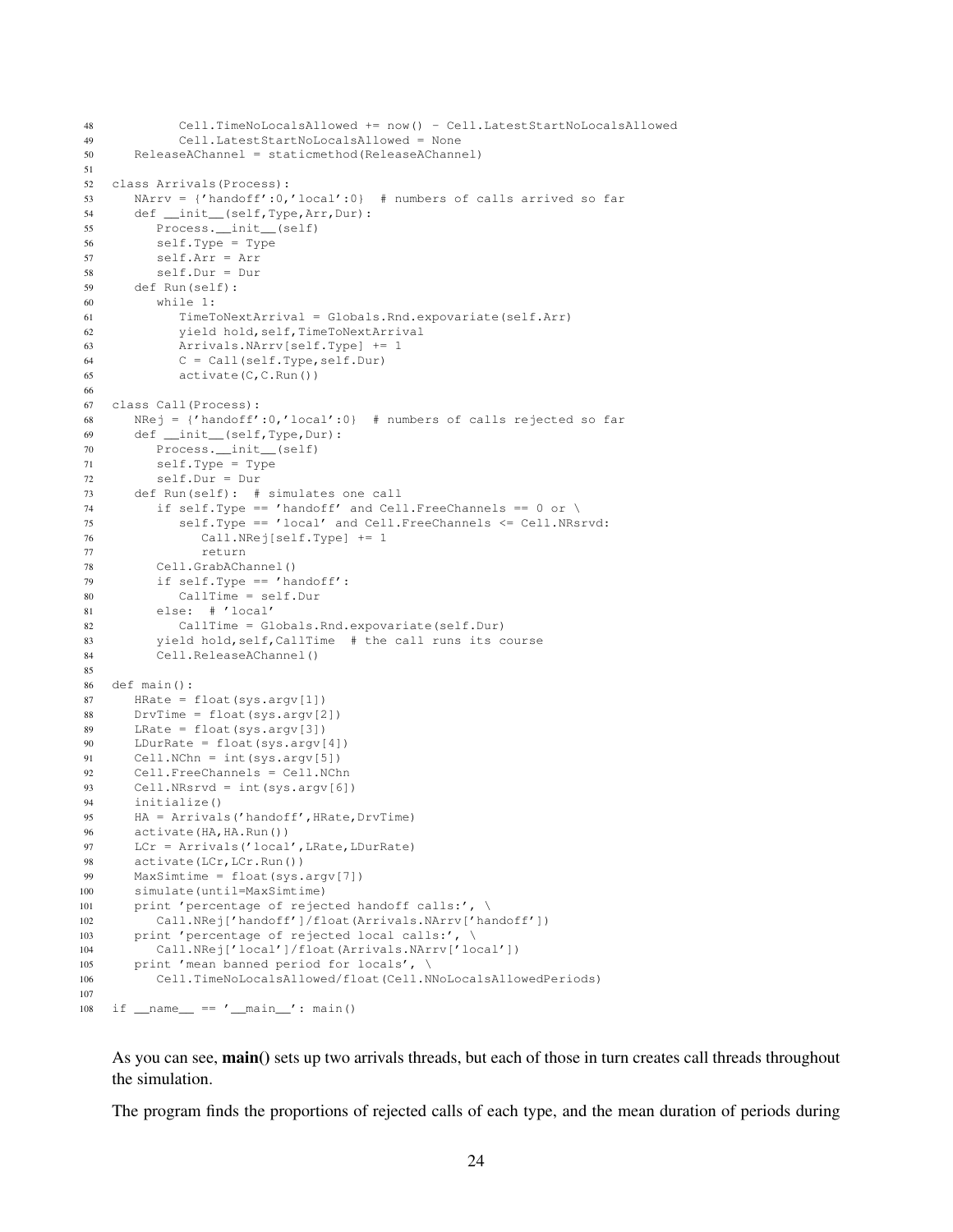which the door is closed to local calls. Note the code for the latter in particular, as it is a common pattern.

An alternative approach would have been to model the channels as threads. All channels start out free, placed in a Python list which would serve as a pool of free channels to draw from. At the beginning of its Run() function, a thread would passivate itself. When a call arrived, that arrivals thread would pull the thread for a free channel, if any, from this pool and reactivate that thread.

## <span id="page-24-0"></span>3.3 Note These Restrictions on PEMs

Some PEMs may be rather lengthy, and thus you will probably want to apply top-down program design and break up one monolithic PEM into smaller functions. In other words, you may name your PEM Run(), and then have Run() in turn call some smaller functions. This is of course highly encouraged. However, you must make sure that you do not invoke yield in those subprograms; it must be used only in the PEM itself. Otherwise the Python interpreter would lose track of where to return the next time the PEM were to resume execution.

Also, make sure NOT to invoke yield from within main() or some other function not associated with a call to activate().

## <span id="page-24-1"></span>3.4 SimPy Data Collection and Display

SimPy provides the class Monitor to make it more convenient to collect data for your simulation output. It is a subclass of the Python list type.

### <span id="page-24-2"></span>3.4.1 Introduction to Monitors

For example, suppose you have a variable  $X$  in some line in your SimPy code and you wish to record all values  $X$  takes on during the simulation. Then you would set up an object of type **Monitor**, say named XMon, in order to remind yourself that this is a monitor for X. Each time you have a value of X to record, you would have a line like

XMon.observe(X)

which would add a 2-tuple consisting of the current simulated time and the value  $X$  to the list  $XMon.$  (So, XMon consists of main a list of pairs.)

The Monitor class also includes member functions that operate on the list. For example, you can compute the mean of X:

print 'the mean of X was', XMon.mean()

For example, we could apply this to the program **MMk.py** in Section [3.2.4.](#page-17-0) Here are code excerpts where we would make changes (look for lines referring to WaitMon):

```
class MachineClass(Process):
   ...
```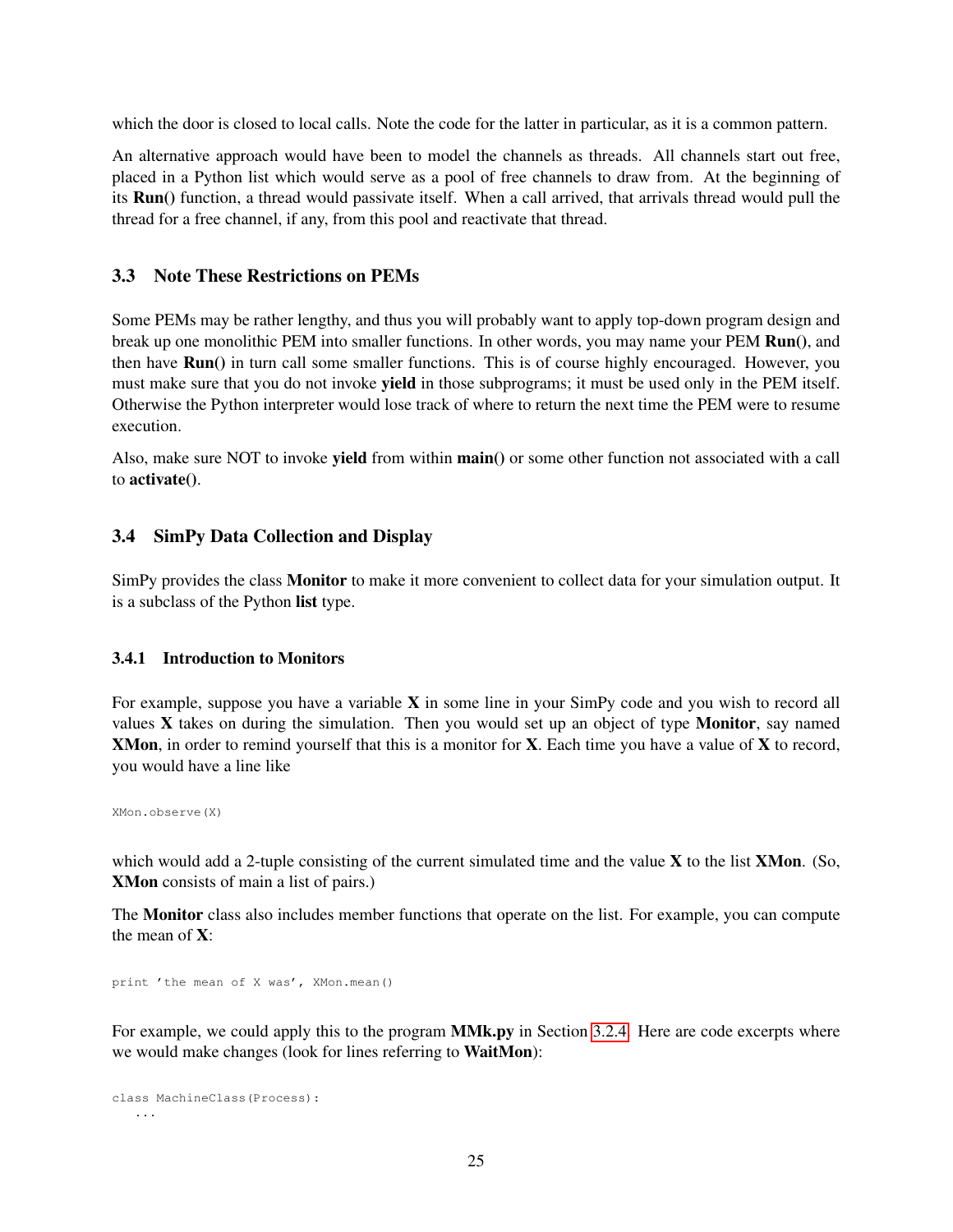```
TotWait = 0.0WaitMon = Monitor()
def __init__(self):
   ...
def Run(self):
  while 1:
   ...
      while MachineClass.Queue != []:
         J = MachineClass.Queue.pop(0)
         yield hold,self,G.Rnd.expovariate(MachineClass.SrvRate)
         Wait = now() - J.ArrivalTimeMachineClass.WaitMon.observe(Wait)
...
MaxSimtime = float(sys.argv[4])
simulate(until=MaxSimtime)
print MachineClass.WaitMon.mean()
```
There is a function **Monitor.var**() for the variance too.

Note, though, that means are often not meaningful, no pun intended. To get a better understanding of queue wait times, for instance, you may wish to plot a histogram of the wait times, rather than just computing their mean. This is possible, via the function **Monitor.histogram**, which finds the bin counts and places them into a data structure which can then be displayed using SimPy's SimPlot package.

Indeed, since monitors collect all the data, you can write your own routines (or better, subclasses of Monitor, to find quantiles, etc.

#### <span id="page-25-0"></span>3.4.2 Time Averages

Suppose in the example above we wished to find the long-run queue length. Before addressing how to do this, let's first ask what it really means.

Suppose we record every queue length that occurs in our simulation run, and take the average of those numbers. Would that be what we want? No, because it doesn't account for the time duration of each of those numbers. If for instance the queue had length 5 for long periods of time but had length 2 for shorter times, clearly we should not give the 5 and the 2 equal weights. We need to factor the durations into our weighting.

<span id="page-25-1"></span>Say for instance the queue lengths were as follows: 2 between times 0.0 and 1.4, 3 between times 1.4 and 2.1, 2 between times 2.1 and 4.9, and 1 between 4.9 and 5.3. Then the average would be

$$
(2 \times 1.4 + 3 \times 0.7 + 2 \times 2.8 + 1 \times 0.4)/5.3 = 2.06
$$
 (1)

<span id="page-25-2"></span>Another way to look at it would be to think of observing the system at regular time intervals, say 1.0, 2.0, 3.0 etc. Let  $Q_i$  denote the queue length observed at time i. Then we could define the long-run average queue length as

$$
\lim_{n \to \infty} \frac{Q_1 + \dots + Q_n}{n} \tag{2}
$$

This actually is consistent with [\(1\)](#page-25-1), in the long run.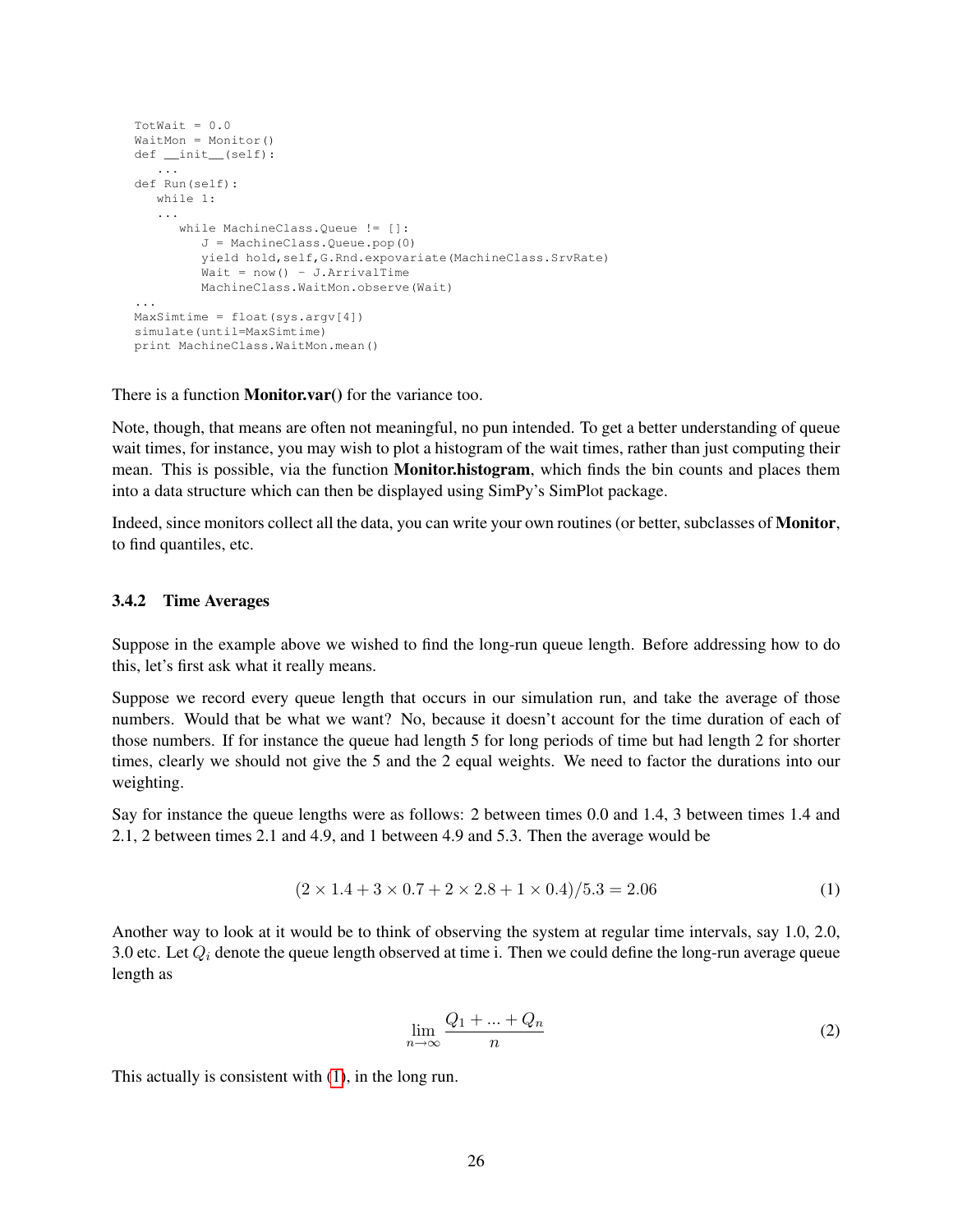#### <span id="page-26-0"></span>3.4.3 The Function Monitor.timeAverage()

The function Monitor.timeAverage() computes time-value product averages for us, very convenient. Each time the queue changes length, you would call **Monitor.observe**() with the current queue length as argument, resulting in **Monitor** recording the length and the current simulated time (from **now**()).

In our little numerical example which led to [\(1\)](#page-25-1), when the simulation ends, at time 5.3, the monitor will consist of this list of pairs:  $[0.0,2]$ ,  $[1.4,3]$ ,  $[2.1,2]$ ,  $[4.9,1]$  ] The function **timeAverage**() would then compute the value 2.06, as desired.

#### <span id="page-26-1"></span>3.4.4 But I Recommend That You Not Use This Function

You should be careful, though. Properly keeping track of when to call **timeAverage**() is a bit delicate. Also, this function only gives you a mean, not variances or other statistics.

Thus I recommend that you simply set up another thread whose sole purpose is to add periodic sampling to estimate [\(2\)](#page-25-2). This is simpler, more general and more flexible. To that end, here is a function you can use:

```
1 # PeriodicSampler.py
\overline{2}3 # creates a thread for periodic sampling, e.g. to be used for long-run
4 # queue length; the arguments Per, Mon and Fun are the sampling period,
5 # the monitor to be used, and the function to be called to get the data
6 # to be recorded
7
8 from SimPy.Simulation import *
\mathbf{Q}10 class PerSmp(Process):
11 def __init__(self,Per,Mon,Fun):
12 Process.__init__(self)
13 self.Per = Per
14 self.Mon = Mon
15 self.Fun = Fun
16 def Run(self):
17 while 1:
18 yield hold,self,self.Per
19 Data = self.Fun()
20 self.Mon.observe(Data)
```
Here the argument **Per** allows us to sample with whatever frequency we like. A higher rate gives us more statistical accuracy (due to taking more samples), while a lower rate means a somewhat faster program.

Note the need for the function argument Fun. We need to tell PerSmp what data item to record. If we had made the argument that data, then we'd only get the first value of that data (probably 0 or None), rather than the changing values over time.

Here is an example of use:

```
1 #!/usr/bin/env python
2
3 # PerSmpExample.py--illustration of usage of the PerSmp class
4
5 # single-server queue, with interarrival and service times having
6 # uniform distributions on (0,1) and (0,0.5), respectively
7
8 from SimPy.Simulation import *
```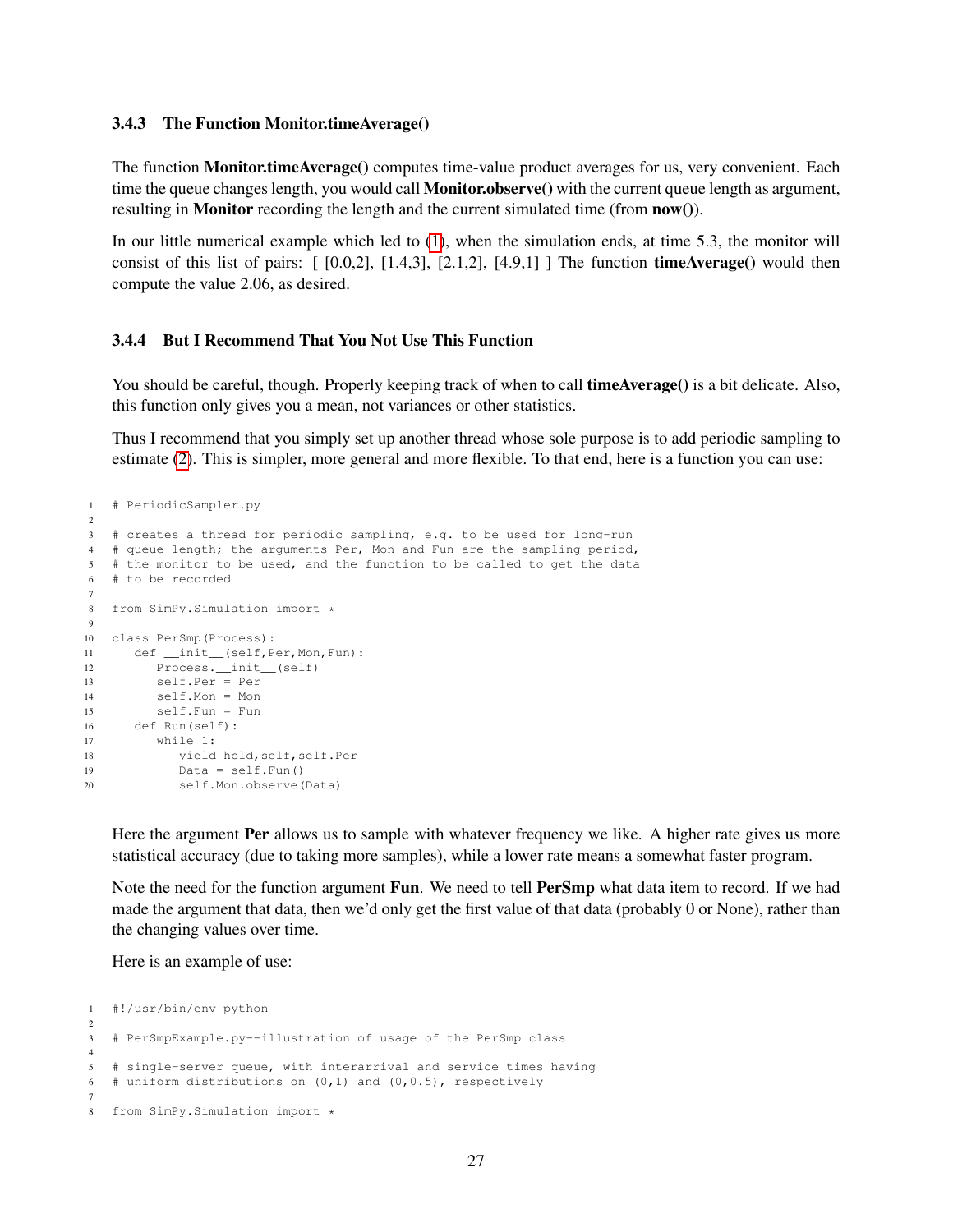```
9 from random import Random,uniform
10 import sys
11 from PeriodicSampler import PerSmp
12
13 class G: # globals
14 Rnd = Random(12345)
15 S = None # our one server
16
17 class Srvr(Resource):
18 def __init__(self):
19 Resource.__init__(self)
20 self.QMon = Monitor() # monitor queue lengths
21 self.PrSm = PerSmp(1.0,self.QMon,self.SMonFun)
22 activate(self.PrSm,self.PrSm.Run())
23 def SMonFun(self): # for PerSmp
24 return len(self.waitQ)
25
26 class Job(Process):
27 def __init__(self):
28 Process.__init__(self)
29 self.ArrivalTime = now()
30 def Run(self):
31 yield request,self,G.S
32 yield hold,self,G.Rnd.uniform(0,0.5)
33 yield release,self,G.S
34
35 class Arrivals(Process):
36 def __init__(self):
37 Process.__init__(self)
38 def Run(self):
39 while 1:
40 yield hold,self,G.Rnd.uniform(0,1)
41 J = Job()42 activate(J,J.Run())
43
44 def main():
45 initialize()
46 A = Arrivals()47 activate(A,A.Run())
48 G.S = Srvr()49 MaxSimtime = 10000.0
50 simulate(until=MaxSimtime)
51 print 'mean queue length:',G.S.QMon.mean()
52
53 if _name_ = ' \text{main} ': main()
```
#### <span id="page-27-0"></span>3.4.5 Little's Rule

Little's Rule says,

mean queue length = arrival rate  $\times$  mean wait

For First Come, First Served queues, an informal proof goes along the following lines: Imagine that you have just gotten to the head of the queue and have started service, with a wait of 5 minutes, and that the arrival rate is 2 jobs per minute. During your 5-minute wait, there would be an average of  $5 \times 2 = 10$  jobs arriving, thus an average of 10 jobs behind you now in the queue, i.e. the mean queue length should be 10. Little's Rule has been formally proved in quite broad generality, including for non-FCFS priority policies.

The point is that if your simulation program is finding the mean wait anyway, you can get the mean queue length from it via Little's Rule, without any extra code.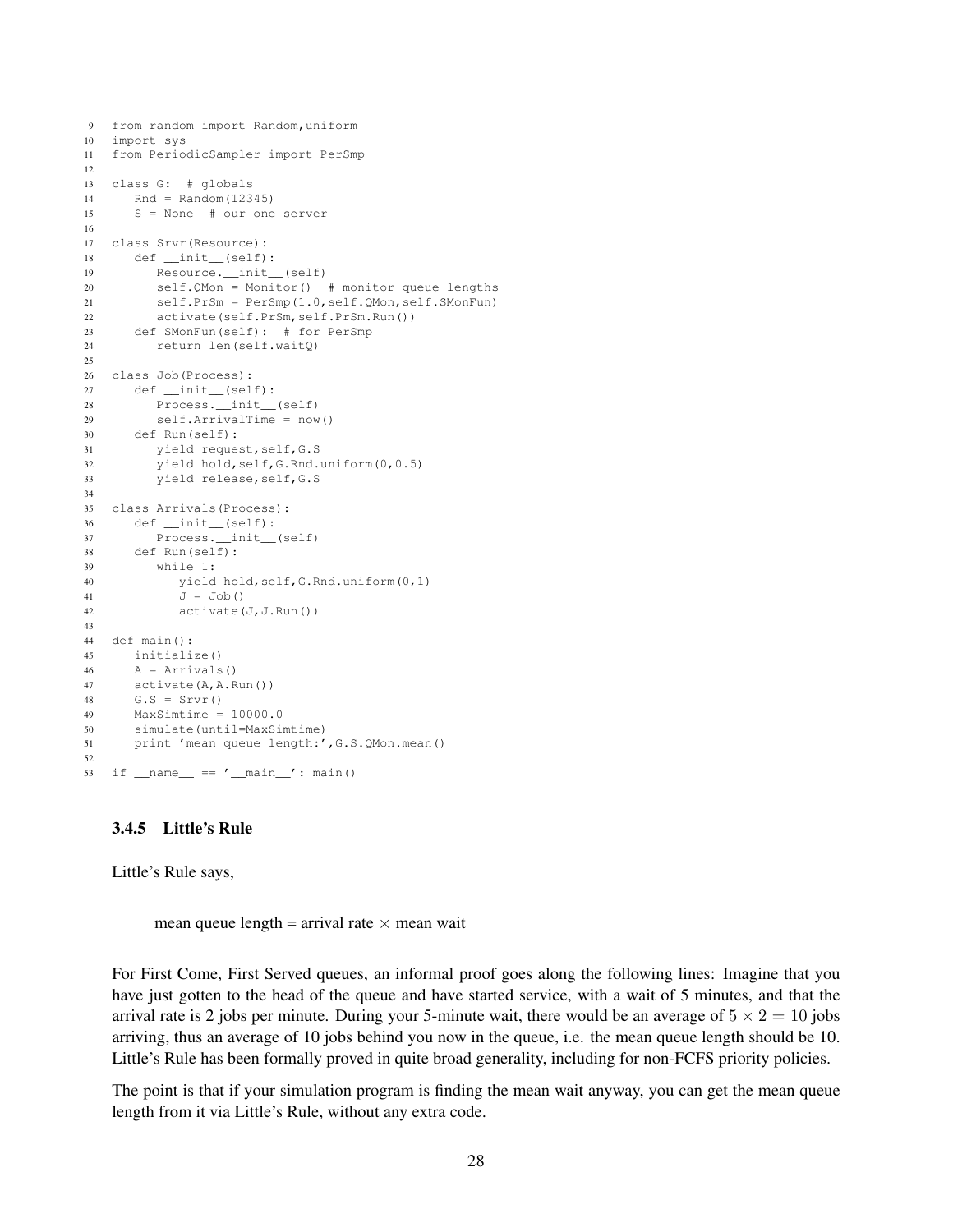Little's Rule is solely an issue of flow, so it can be used fairly broadly. In our unit on advanced SimPy, [http://heather.cs.ucdavis.edu/˜matloff/156/PLN/AdvancedSimPy.pdf](http://heather.cs.ucdavis.edu/~matloff/156/PLN/AdvancedSimPy.pdf), there is an example in which we have data and video packets in a network. In that program, we use Little's Rule to find the mean number of data packets in the system, as a product of the data arrival rate (given) and the mean residence time of data packets (computed in the simulation). The fact that data and video packets are mixed together in the same queue is irrelevant.

## <span id="page-28-0"></span>3.5 Other SimPy Features

Advanced features of SimPy will be discussed in a separate document, [http://heather.cs.ucdavis.](http://heather.cs.ucdavis.edu/~matloff/156/PLN/AdvancedSimPy.tex) [edu/˜matloff/156/PLN/AdvancedSimPy.tex](http://heather.cs.ucdavis.edu/~matloff/156/PLN/AdvancedSimPy.tex).

## <span id="page-28-1"></span>A How to Obtain and Install SimPy

You will need to have Python version 2.3 or better.

Download SimPy from SimPy's Sourceforge site, <http://simpy.sourceforge.net>.

Create a directory, say /usr/local/SimPy.<sup>[12](#page-28-2)</sup> You need to at least put the code files Simulation. and  $\_\_init\_\_$ . in that directory, and I will assume here that you also put in the test and documentation subdirectories which come with the package, say as subdirectories of /usr/local/SimPy.

You'll need that directory to be in your Python path, which is controlled by the PYTHONPATH environment variable. Set this in whatever manner your OS/shell sets environment variable. For example, in a csh/UNIX environment, type

setenv PYTHONPATH /usr/local/

Modify accordingly for bash, Windows, etc.

One way or the other, you need to be set up so that Python finds the library files correctly. Both the SimPy example programs and our example programs here include lines like

from SimPy.Simulation import \*

which instructs the Python interpreter to look for the module Simulation in the package SimPy. Given the setting of PYTHONPATH above, Python would look in /usr/local/ for a directory SimPy, i.e. look for a directory /usr/local/SimPy, and then look for Simulation.py and \_init\_\_py (or their .pyc compiled versions) within that directory.

Test by copying **testSimPy** from that directory to some other directory and then running

python testSimPy.py

Some graphical windows will pop up, and after you remove them, a message like "Run 54 tests..." will appear.

<span id="page-28-2"></span> $12$ My instructions here will occasionally have a slight Unix orientation, but it should be clear how to make the small adjustments needed for other platforms.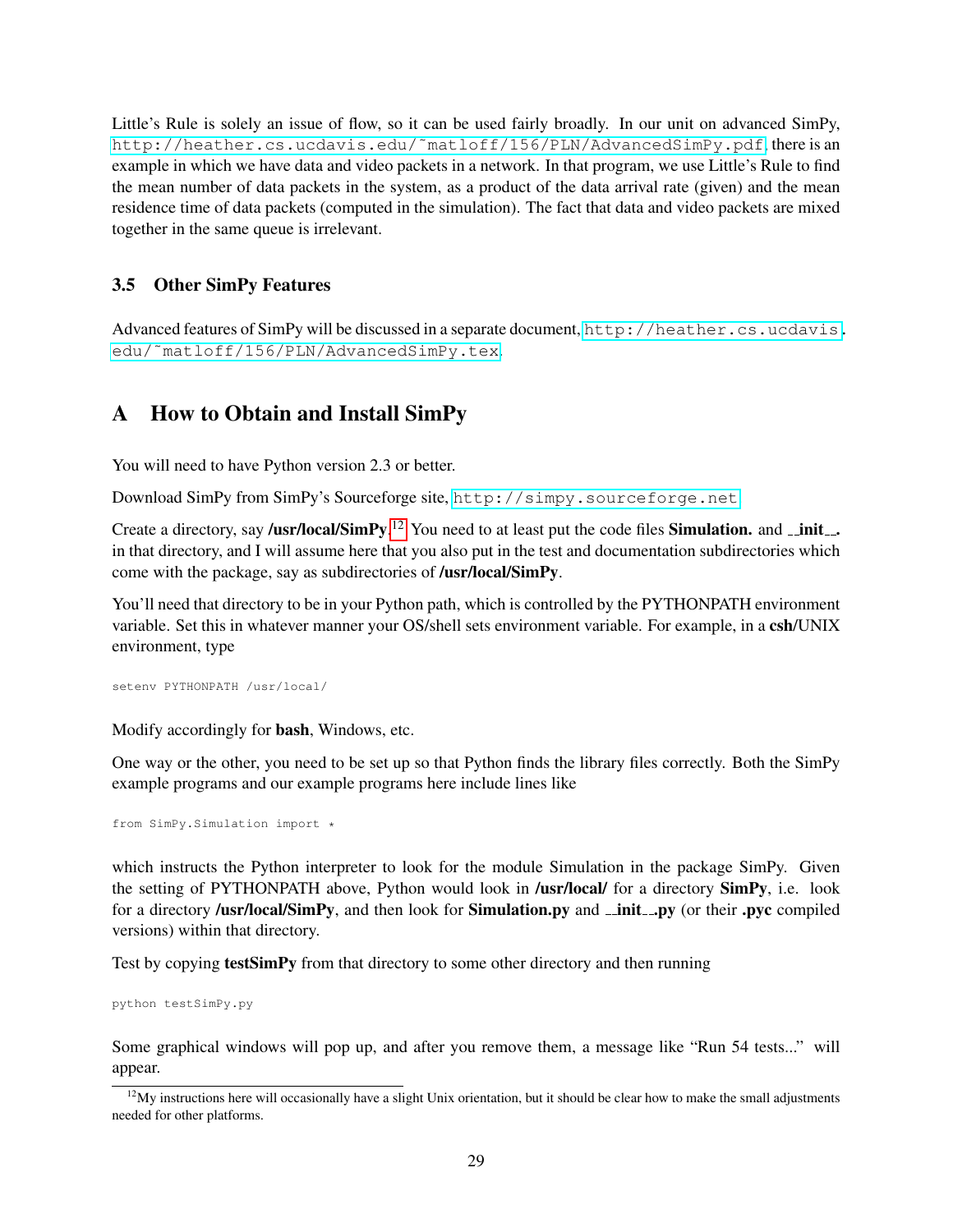## <span id="page-29-0"></span>B Debugging and Verifying SimPy Programs

Debugging is difficult in any context, but especially so in parallel ones, or pseudo-parallel in the case of SimPy. This section will give you some tips on how to debug effectively.

In addition, there is the issue of verification of program correctness. In simulation situations, we typically do not have good test cases to use to check our code. After all, the reason we are simulating the system in the first place is because we don't know the quantity we are finding via simulation.

So, in simulation contexts, the only way to really check whether your code is correct is to use a debugging tool to step through the code for a certain amount of simulated time, verifying that the events which occur jibe with the model being simulated.

## <span id="page-29-1"></span>B.1 Debugging Tools

As with any other type of programming, do yourself a big favor and use a debugging tool, rather than just adding print statements. See my debugging slide show for general tips on debugging, at [http:](http://heather.cs.ucdavis.edu/~matloff/debug.html) [//heather.cs.ucdavis.edu/˜matloff/debug.html](http://heather.cs.ucdavis.edu/~matloff/debug.html), and I have some points on Python debugging in particular in my introductory Python tutorial, available at my Python tutorials page, [http:](http://heather.cs.ucdavis.edu/~matloff/python.html) [//heather.cs.ucdavis.edu/˜matloff/python.html](http://heather.cs.ucdavis.edu/~matloff/python.html).

Most people prefer GUI debuggers. However, the treatment below begins with the text-based debugger included in the Python package, PDB, both because it serves as a common ground from which to illustrate general concepts, So, I assume here that you are familiar with the material on PDB in the appendix on debugging in my Python tutorial.

As to the GUIs, I highly recommend DDD, which provides a GUI front end to (a somewhat modified). I am not a fan of IDEs. They are slow to load and occupy too much space on the screen, and worst of all, they typically force me to use their text editor, rather than the one I'm comfortable with. But if I were to use an IDE, Eclipse would be it. I have an Eclipse tutorial, which eliminates all the "gotchas" (or all the ones I know of) and should make use of Eclipse easy. For more details on using DDD and Eclipse in a Python context, see my Python tutorial mentioned above.

A bit of a compromise between PDB and the GUIs is available vi Xpdb, which is still text-based but adds a source view window to PDB. See [http://heather.cs.ucdavis.edu/˜matloff/xpdb.html](http://heather.cs.ucdavis.edu/~matloff/xpdb.html).

## <span id="page-29-2"></span>B.2 Know How Control Transfers in SimPy Programs

Your ability to debug SimPy programs will be greatly enhanced by having some degree of familiarity with SimPy's internal operations. You should review the discussion of the SimPy threads manager at the end of Section [3.2.1,](#page-9-0) concerning how control transfers among various SimPy functions, and always keep this in mind. Consider for example what happens when you execute your code in PDB, and reach a line like

yield hold,self,Rnd.expovariate(ArrvRate)

Let's see what will now happen with the debugging tool. First let's issue PDB's  $n$  ("next") command, which skips over function calls, so as to skip over the call to **expovariate**(). We will still be on the **yield** line: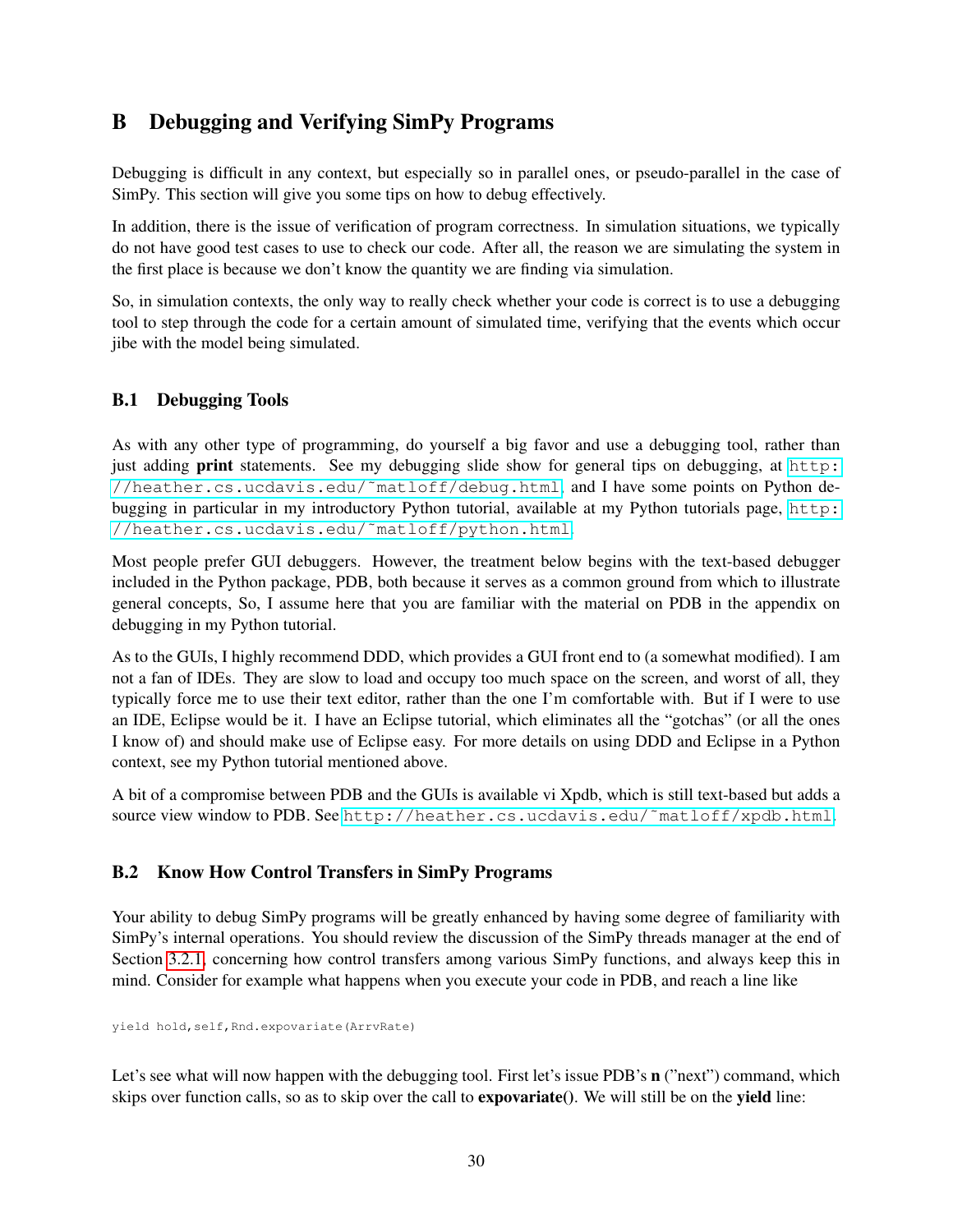```
(Pdb) n
--Return--
> /usr/home/matloff/Tmp/tmp6/HwkIII1.py(14)Run()->(1234, yield hold,self,Rnd.expovariate(ArrvRate)
```
If we were to issue the n command again, the hold operation would be started, which causes us to enter SimPy's holdfunc() method:

```
(Pdb) n
> /usr/local/SimPy/Simulation.py(388)holdfunc()
-
. holdfunc(a):
```
This presents a problem. We don't want to traipse through all that SimPy internals code.

One way around this would be to put breakpoints after every yield, and then simply issue the continue command, c, each time we hit a yield.

Another possibility would be to use the debugger's command that allows us to exit a function from within it. In the case of PDB, this is the r ("return") command. We issue the command twice:

```
(Pdb) r
--Return--
> /usr/local/SimPy/Simulation.py(389)holdfunc()->None
\rightarrow a[0][1]._hold(a)
(Pdb) r
> /usr/home/matloff/Tmp/tmp6/HwkIII1.py(29)Run()->(1234, , 0.45785058071658913)
-> yield hold, self, Rnd.expovariate(ExpRate)
```
Ah, there, we're finally out of that bewildering territory.

## <span id="page-30-0"></span>B.3 Always Know What (Simulated) Time It Is

In debugging SimPy programs, you will always need to know what time it is on the simulated clock. Almost any debugging tool allows you to check the values of variables, but in SimPy's case the variable that stores the simulated time is accessed through a function call, now().

In PDB, you could use an alias to arrange for an automatic call to **now**() at each breakpoint, e.g.:

alias  $c$   $c$ ; now()

This replaces PDB's continue command by the sequence: continue; print out the current simulated time.

Ironically, the situation is not as simple for the putatively more-powerful GUIs, as they rely on displaying values of variables. The variable in question here,  $\pm$ , which stores the simulated time, is not easily accessible. In order to keep things up to date, you would need to place a line

from SimPy.Simulation import \_t

after every yield hold and at the beginning of each PEM. You could then display t in your GUI debugger's variable display window.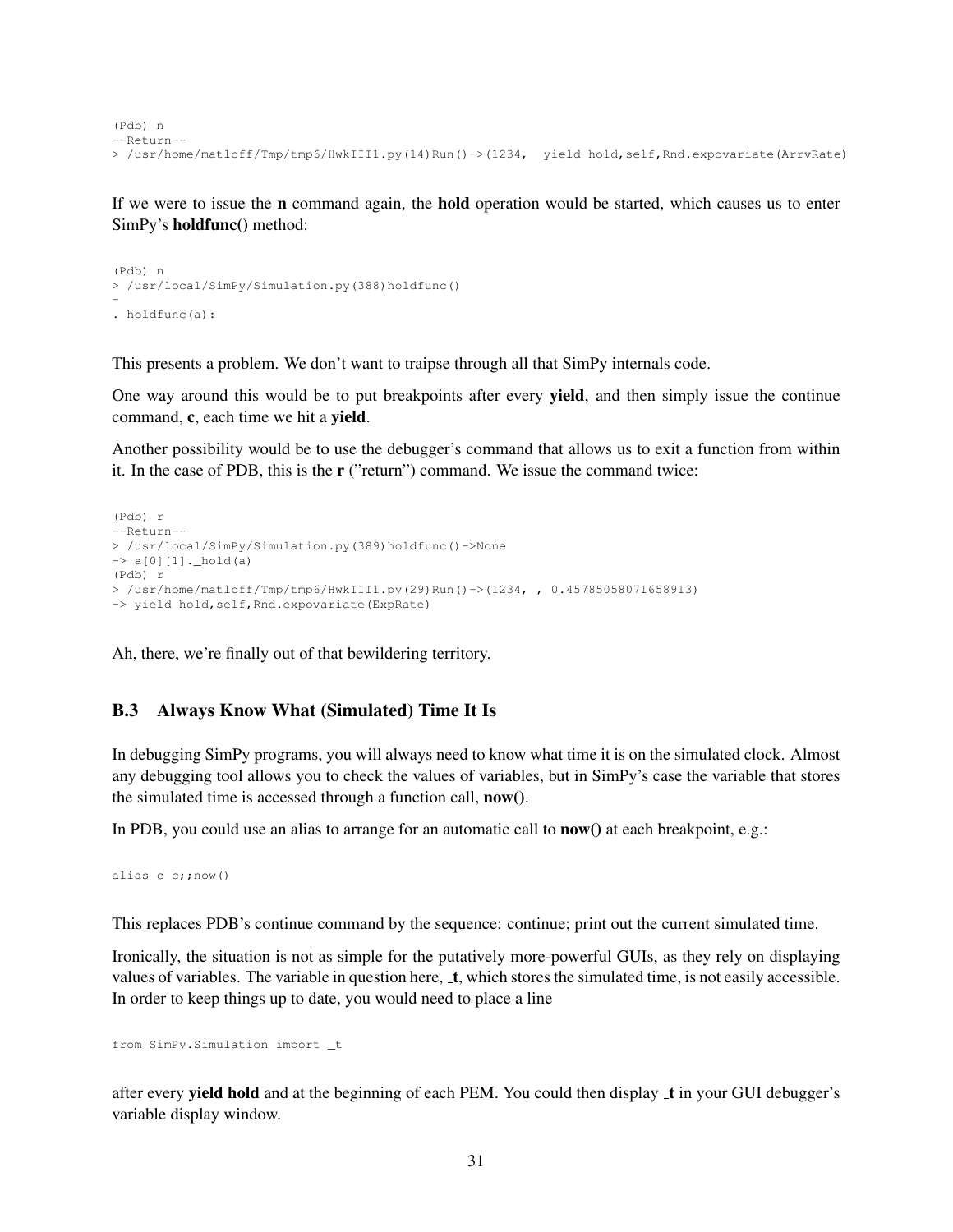(Note that if a Python name begins with , you must explicitly ask for access; the wildcard form of from...import... doesn't pick up such variables.)

SimPy has another way to keep track of simulated time (and other things), to be discussed in Section [B.7.](#page-32-0)

#### <span id="page-31-0"></span>B.4 Starting Over

During your debugging process, you will often need to start the program over again, even though you have not finished. To do this, first stop the simulation, by calling the following SimPy function:

(Pdb) stopSimulation()

Then hit c a couple of times to continue, which will restart the program.

If your program runs into an execution error, hit c in this case as well.

The actions for other debuggers are similar; the key is the call to **stopSimulation**().

### <span id="page-31-1"></span>B.5 Repeatability

The debugging process will be much easier if it is repeatable, i.e. if successive runs of the program give the same output. In order to have this occur, you need to use **random.Random**() to initialize the seed for Python's random number generator, as we have done in our examples here.

#### <span id="page-31-2"></span>B.6 Peeking at the SimPy's Internal Event List

Here is another trick which you may find useful. You can enable looking at SimPy's internal event list by placing the following code in each of your PEMs:

```
from SimPy.Simulation import _e
```
The internal events list is **e.events**, and is implemented as a Python dictionary type, showing the events (address of threads) for each simulated time in the future. For example,

```
(Pdb) _e.events
{4.9862113069200458: [<SimPy.Simulation._Action instance at
0x4043334c>], 3.3343289782218619: [<SimPy.Simulation._Action instance at
0x4043332c>]}
```
To do this effectively, code something like the following:

```
class Globals:
  e = None \# copy of the pointer SimPy. Simulation. e...
def main():
   ...
  initialize()
   from SimPy.Simulation import e
  Globals.e = _e
```